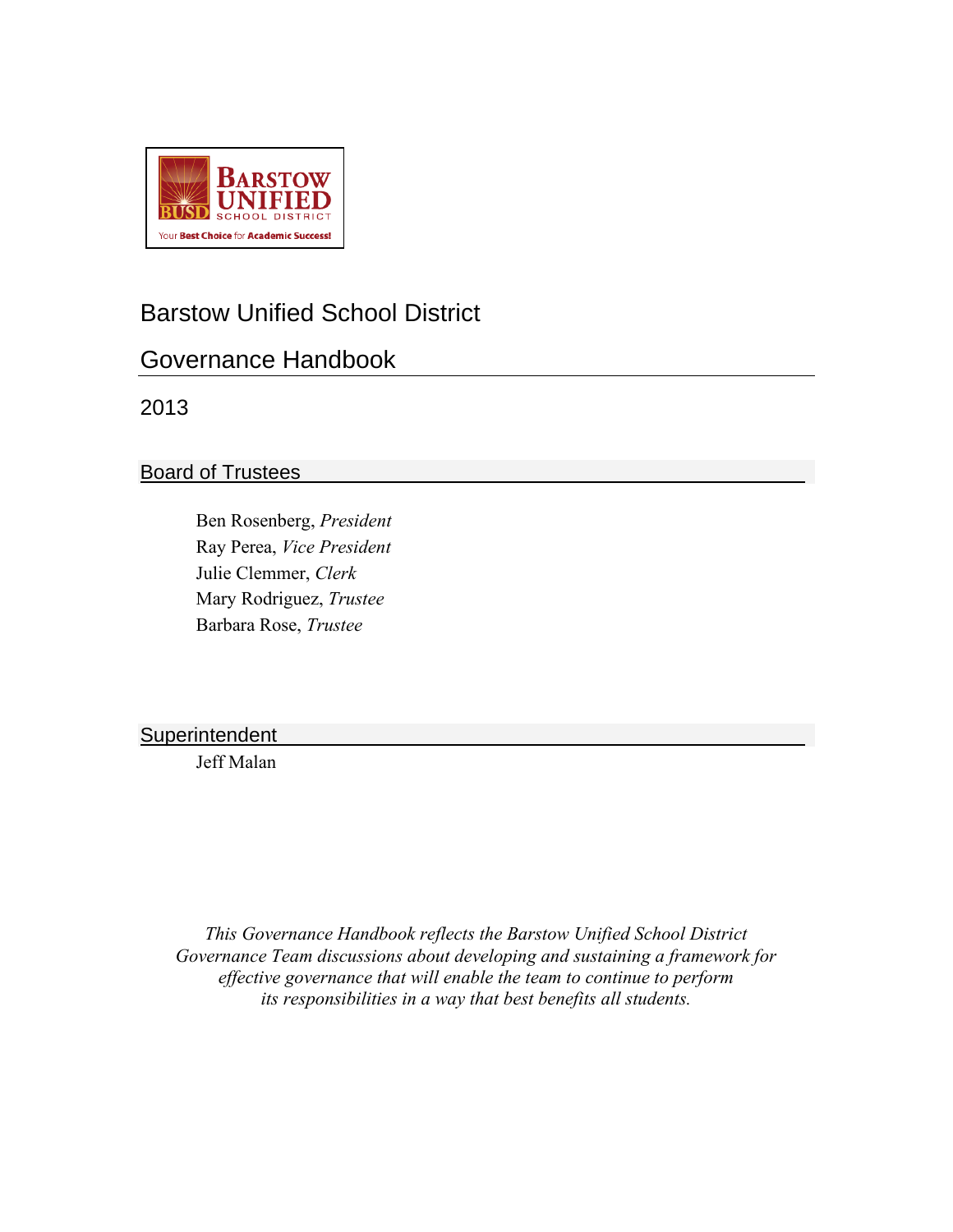# TABLE OF CONTENTS

| UNITY OF PURPOSE (Reviewed March 2011)                                                                                                                                                                                         |  |
|--------------------------------------------------------------------------------------------------------------------------------------------------------------------------------------------------------------------------------|--|
|                                                                                                                                                                                                                                |  |
|                                                                                                                                                                                                                                |  |
|                                                                                                                                                                                                                                |  |
| Governance Team Priorities / Superintendent Goals / Success Indicators [11, 2016] 4                                                                                                                                            |  |
| ROLE AND RESPONSIBILITIES (Reviewed March 2011)                                                                                                                                                                                |  |
|                                                                                                                                                                                                                                |  |
|                                                                                                                                                                                                                                |  |
| A Discussion About Visionary Leadership (added March 2011) [11] [2011] [2011] [2012] [2012] [2012] [2012] [2012] [2012] [2012] [2012] [2012] [2012] [2012] [2012] [2012] [2012] [2012] [2012] [2012] [2012] [2012] [2012] [201 |  |
|                                                                                                                                                                                                                                |  |
|                                                                                                                                                                                                                                |  |
|                                                                                                                                                                                                                                |  |
| BP 2100 - Administrative Staff Organization manufacture and the 13                                                                                                                                                             |  |
|                                                                                                                                                                                                                                |  |
| <b>GOVERNANCE TEAM AGREEMENTS</b>                                                                                                                                                                                              |  |
| Agreements Signature Page (revised March 2011) [16] March 2011 [16] March 2011 [16] March 2011 [16] March 2011                                                                                                                 |  |
|                                                                                                                                                                                                                                |  |
| POSITIVE GOVERNANCE TEAM CULTURE - NORMS                                                                                                                                                                                       |  |
|                                                                                                                                                                                                                                |  |
| Norms for Operating as a Governance Team<br>19                                                                                                                                                                                 |  |
| Norms for Productive Interactions at Board Meetings (revised March 2011) 20                                                                                                                                                    |  |
| SUPPORTIVE STRUCTURES AND PROCESSES - PROTOCOLS                                                                                                                                                                                |  |
|                                                                                                                                                                                                                                |  |
| Asking Questions or Receiving Additional Information <b>Marshall</b> 22                                                                                                                                                        |  |
|                                                                                                                                                                                                                                |  |
| Violations of District Policies / Board Bylaws Governance Agreements 24                                                                                                                                                        |  |
|                                                                                                                                                                                                                                |  |
| <b>APPENDIX B</b> – Building & Sustaining Trust Among Members of Our Team <i>(added March 2011)</i> ii                                                                                                                         |  |
|                                                                                                                                                                                                                                |  |
| Stephen M.R. Covey -Thirteen Behaviors of High Trust Leaders & team discussion                                                                                                                                                 |  |
|                                                                                                                                                                                                                                |  |
|                                                                                                                                                                                                                                |  |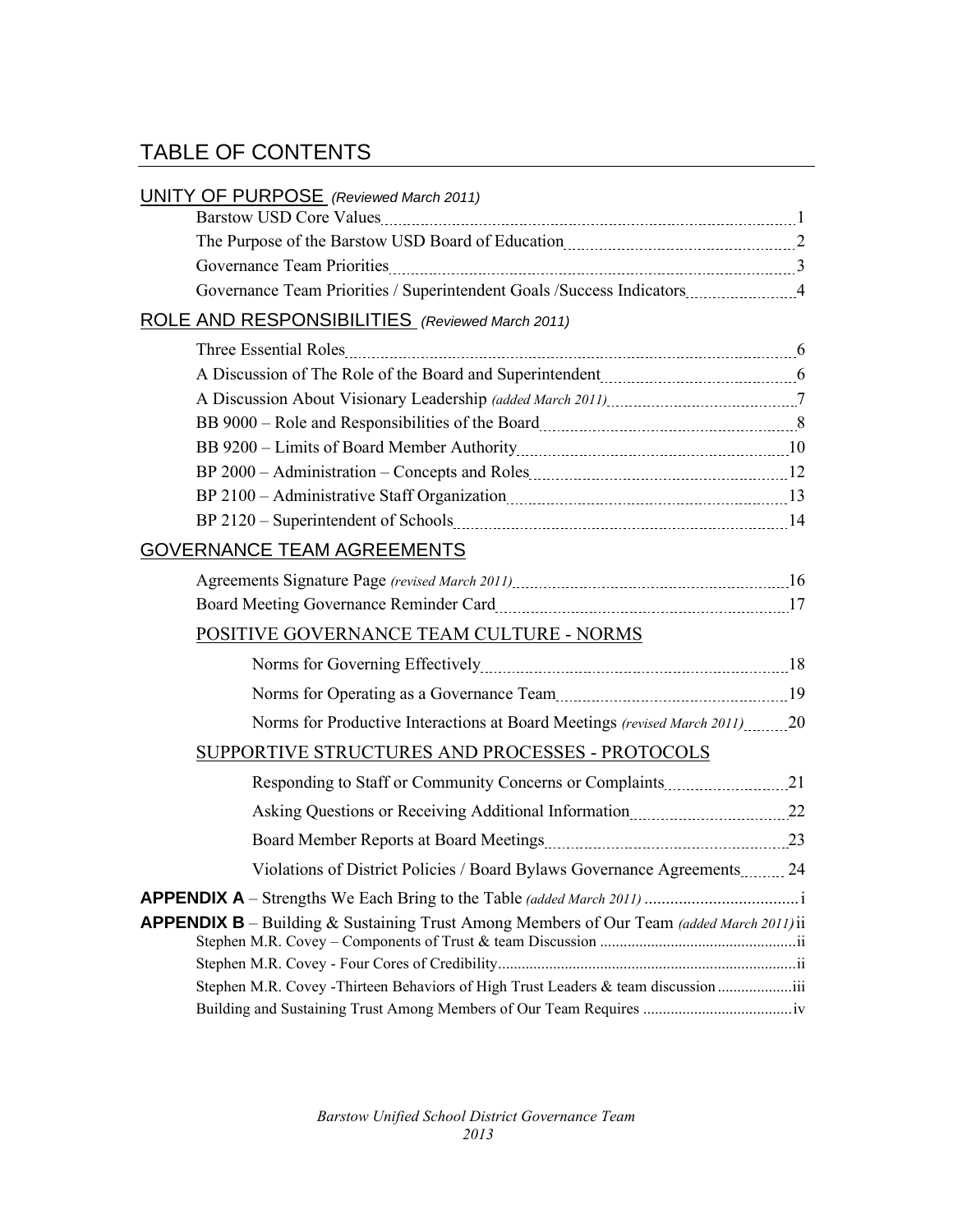Barstow Unified School District - Core Values

Visionary Leadership **Teamwork** Data Driven Decisions Diversity Enriches Our Community Academic Proficiency for All Customer Satisfaction Equal Opportunity and Democratic Process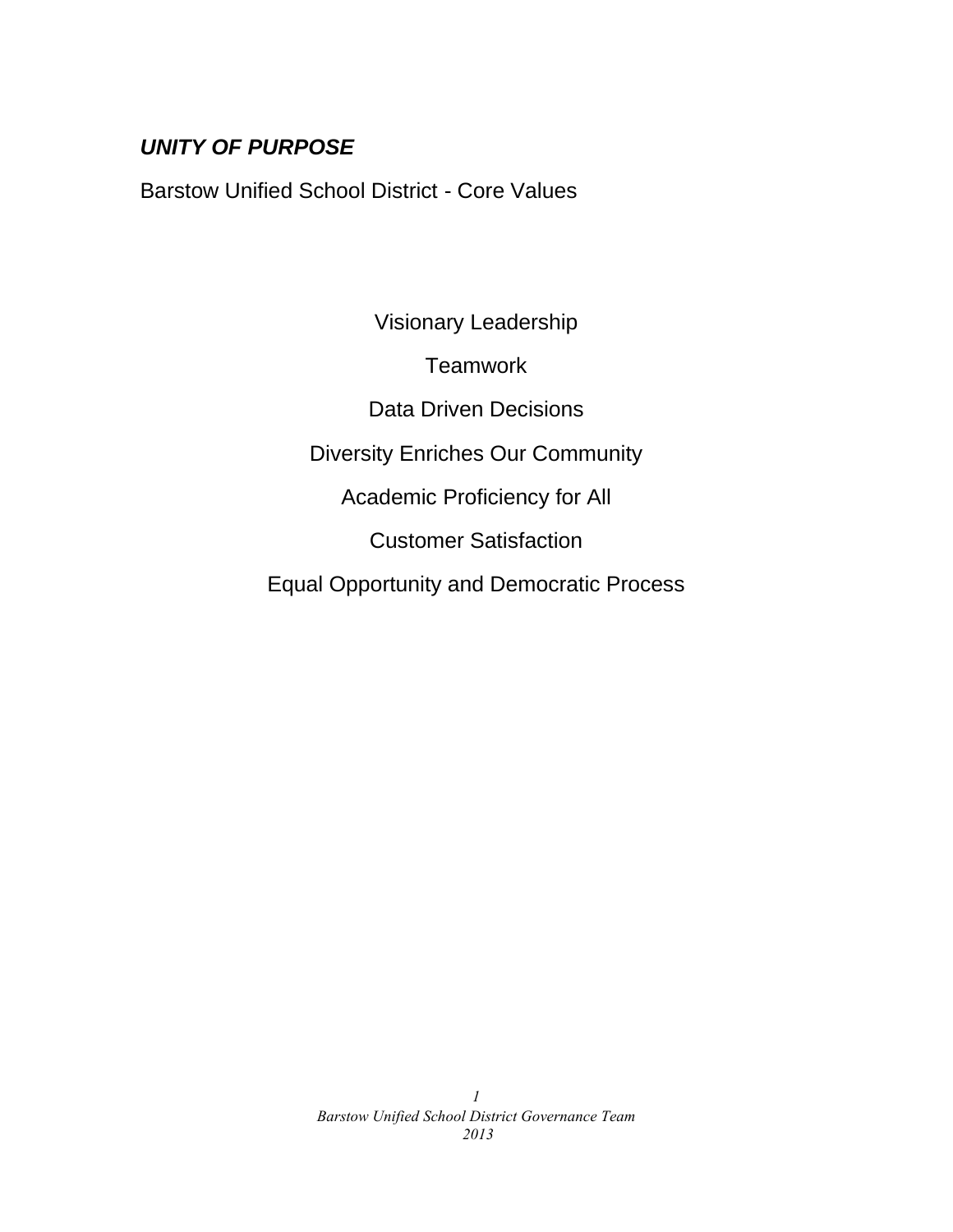### Purpose of the Barstow USD Board of Education

The purpose of the Barstow Unified School District's Board of Education is to be the strategic, visionary, change agent for the district.

We are representatives of the community who make sure the children have the best possible education the district can provide.

We set a direction for the district that takes into consideration the wishes and desires of the community.

We protect district resources and adopt responsible policies that direct district operations in support of continuously improving student learning and achievement.

We hold the educational system accountable on behalf of the community.

We establish, foster, model and support a working and learning environment in which excellence can thrive.

We act as community leaders on behalf of our students, staff, the district and public education.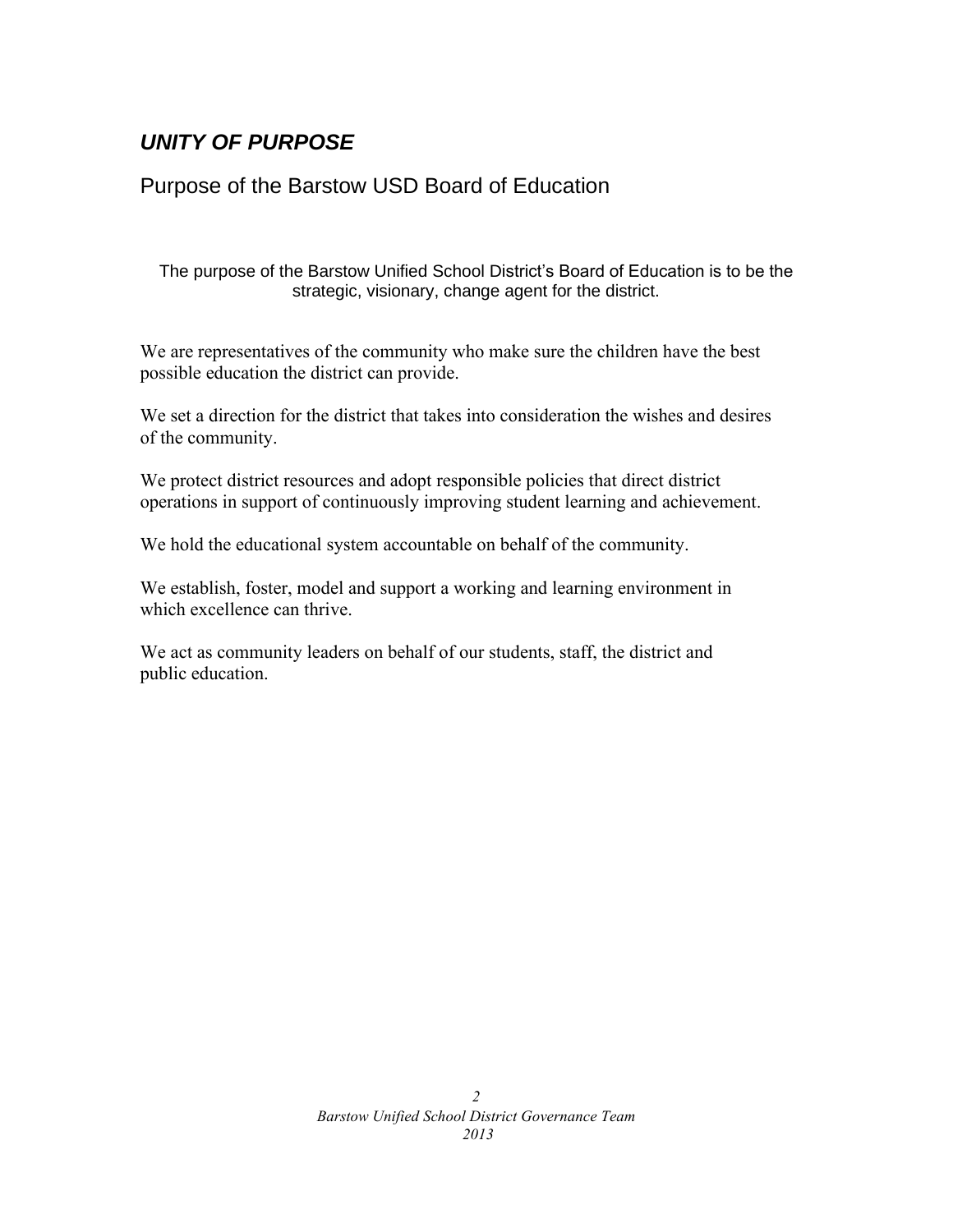Priorities of the Barstow USD Governance Team

- $\Box$ Maintain continuous improvement in Student Learning and Achievement in order that all students meet or exceed California Content Standards
- $\Box$ Promote a district culture of common beliefs, equity and excellence
- $\Box$ Increase community engagement and outreach across the district
- $\Box$ Expand the leadership capacity of the Board and among all district staff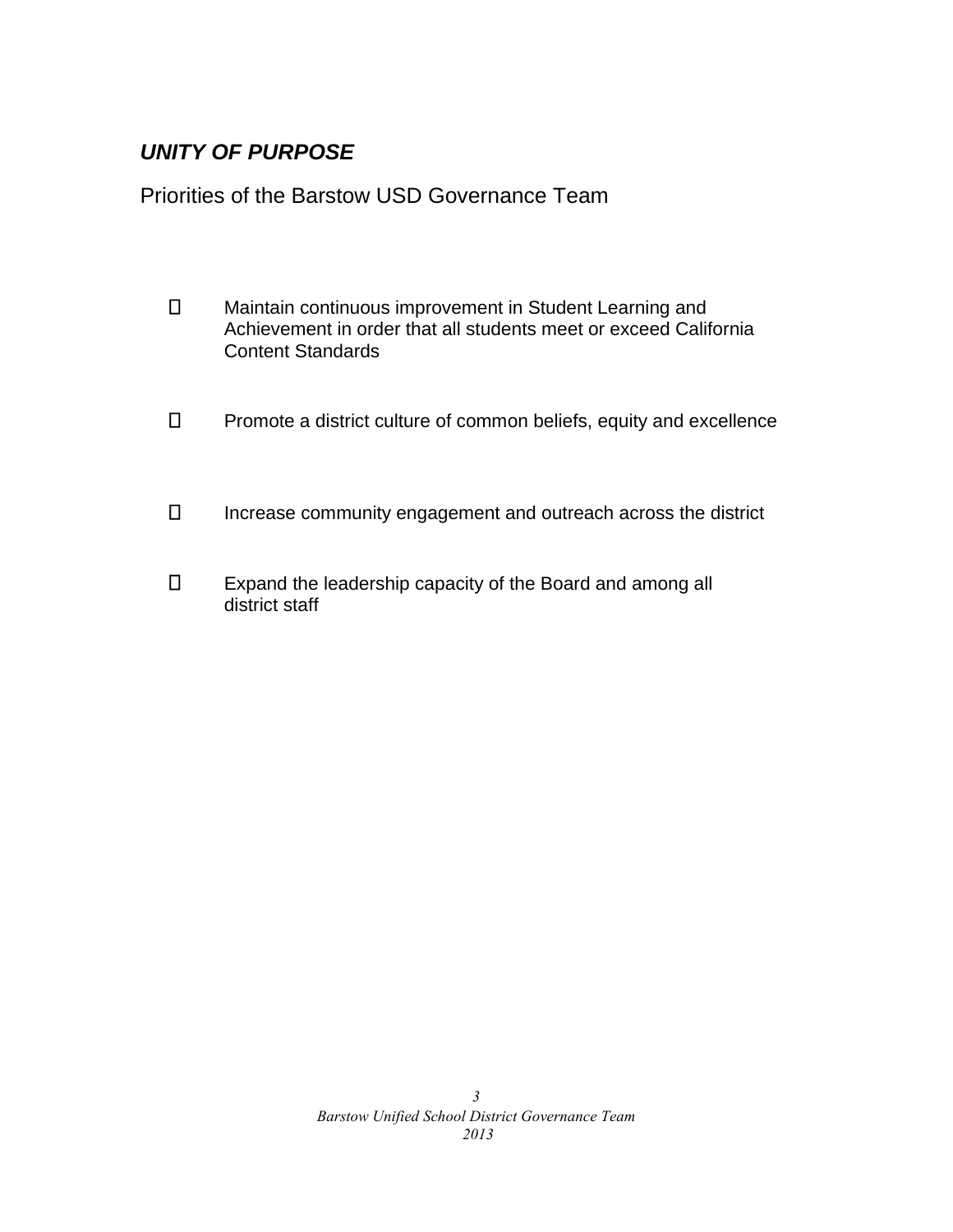### District Priorities, Goals and Success Indicators

#### **Maintain continuous improvement in Student Learning and Achievement in order that all students meet or exceed California Content Standards**

Goal: Support and monitor student learning

- Success Indicators:
	- Review analysis of all district data to determine how to better student achievement district wide
	- Bi-annually report to the board on student proficiency progress
	- Exit PI status
- Goal: Put systems in place for continuous improvement in each department and as a district Success Indicators:

— Monitor academic improvement through supervision of site principals

— Teachers collaborate in a collaborative, results-oriented learning environment

Goal: Prepare students for the world of work through career and technical education

Success Indicators:

- Course choices available at both high schools that develop vocational and technical skills to qualify for entry level jobs
- Partner with Barstow Community college in vocational and technical areas of study
- Provide continuing support for Career Academies and partnerships with local businesses

#### **Promote a district culture of common beliefs, equity and excellence**

Goal: Carry out, measure and continually refine all BUSD goals in collaboration with the Board of Trustees

Success Indicators:

- Ensure inclusive processes in hiring and placement of personnel
- Create and support equitable procedures and policies for staff and students
- Promote a district culture of equity and non-discrimination
- Implement, model and monitor excellence at district sites and departments

Goal: Increase stakeholder support of district goals and initiatives

Success Indicators:

- Attend Barstow community group meetings
- Continue to coordinate the Barstow Community Education alliance at least one yearly community/School district activity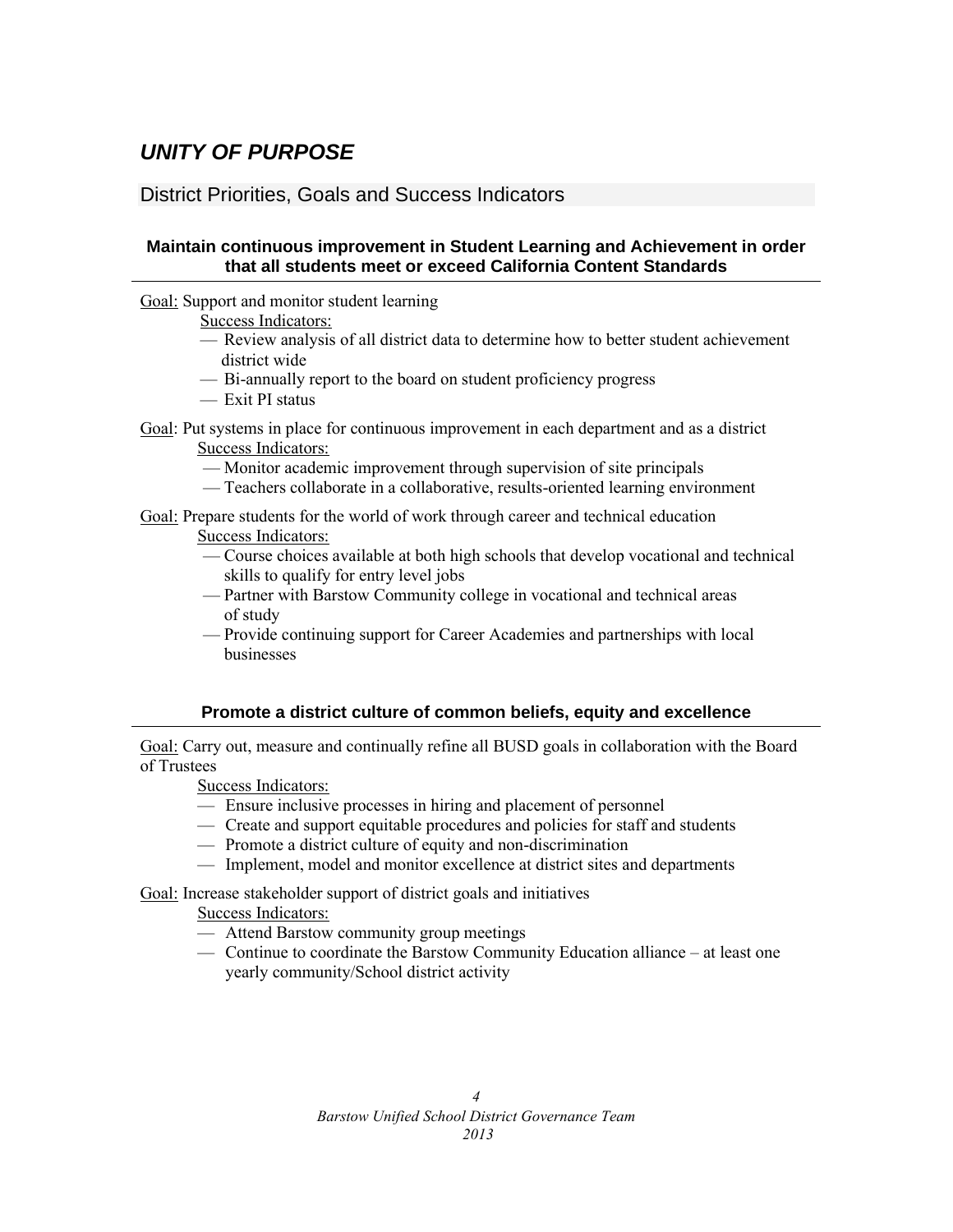### District Priorities, Goals and Success Indicators

#### **Priority: Promote a district culture of common beliefs, equity and excellence** *(continued)*

Goal: Increase stakeholder support of district goals and initiatives

Success Indicators:

- Attend Barstow community group meetings
- Continue to coordinate the Barstow Community Education alliance at least one yearly community/School district activity
- Conduct stakeholder "customer satisfaction" surveys regarding BUSD schools

Goal: Assist the Board of Trustees in updating, drafting and enforcing Board Policies Success Indicators:

- Use CSBA resources to update Board Policies as necessary
- Hold each department responsible for enforcing its Board policies

#### **Increase community engagement and outreach across the district**

Goal: Implement a communications plan that informs and educates staff, students, parents, and the community about the district's programs and operations.

Success Indicators:

- Use multiple media sources to promote district programs and operations
- Continue and improve upon the videotaping and production of board meetings.

Goal: Facilitate the efficient involvement of community resources and partnerships to support students and staff

Success Indicators:

- Pursue grant and scholarship opportunities for BUSD
- Create partnerships with Barstow area organizations
- Actively participate in the Barstow Chamber of Commerce Education Committee.

#### **Expand the leadership capacity of the Board and among all district staff**

Goal: Demonstrate and develop effective leadership capacity among all district staff

- Success Indicators:
- Provide training for administrative team and all district staff to increase leadership capacity
- Role model effective leadership for all team members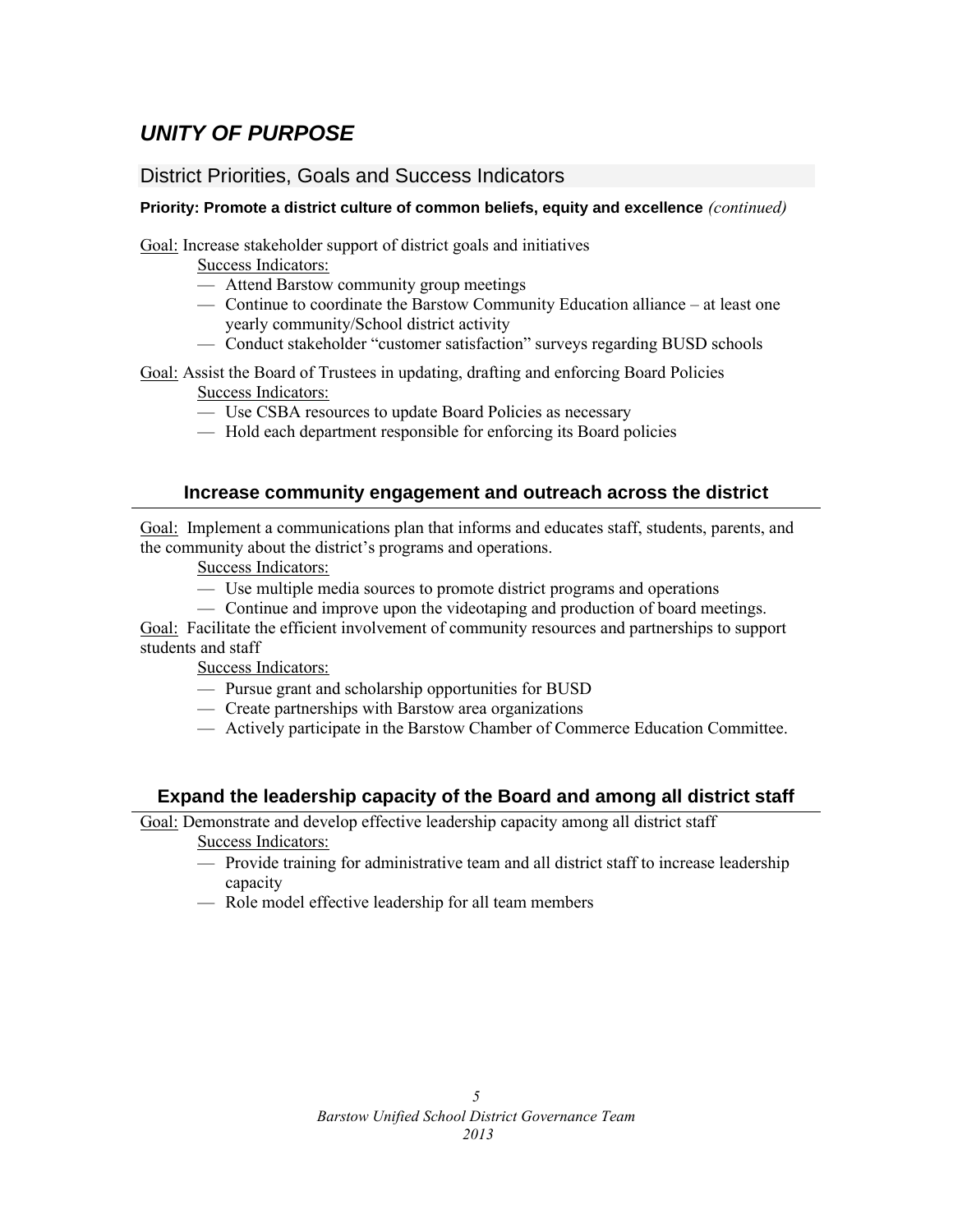### THREE ESSENTIAL DISTRICT ROLES:

The school board works collaboratively with school district staff to see that the best possible education is provided to district students. Three distinct roles are required within the district to make this happen:

The Board: visionary, strategic, role: set the direction: a strategic charge or target for change, and hold the system accountable for results

Administration: tactical role: create and launch plans to meet the strategic charge

Teachers and other staff: operational role carry out the plans to achieve the intended results

All three of these roles have to be aligned and integrated. None of the roles can be successful without the others. The Superintendent is the link between the roles, working with the Board to set the direction, with administration to see that plans are developed in alignment with the vision, and with district staff to see that the district work is carried out in ways that will achieve the ultimate intended result.

### A DISCUSSION OF BOARD AND SUPERINTENDENT ROLES:

The Board is the elected representation for the community and sees that community interests are considered in decision-making for the schools. The board sees that the schools are well run by adopting fair and responsible policies and procedures that direct district operations. The board provides leadership on educational issues to the community.

The Superintendent is the chief administrative officer for the district and manages day-to-day operations in the district and sees that board direction is implemented. The superintendent works with the board to facilitate effective governance and provides leadership on educational matters to the community and staff.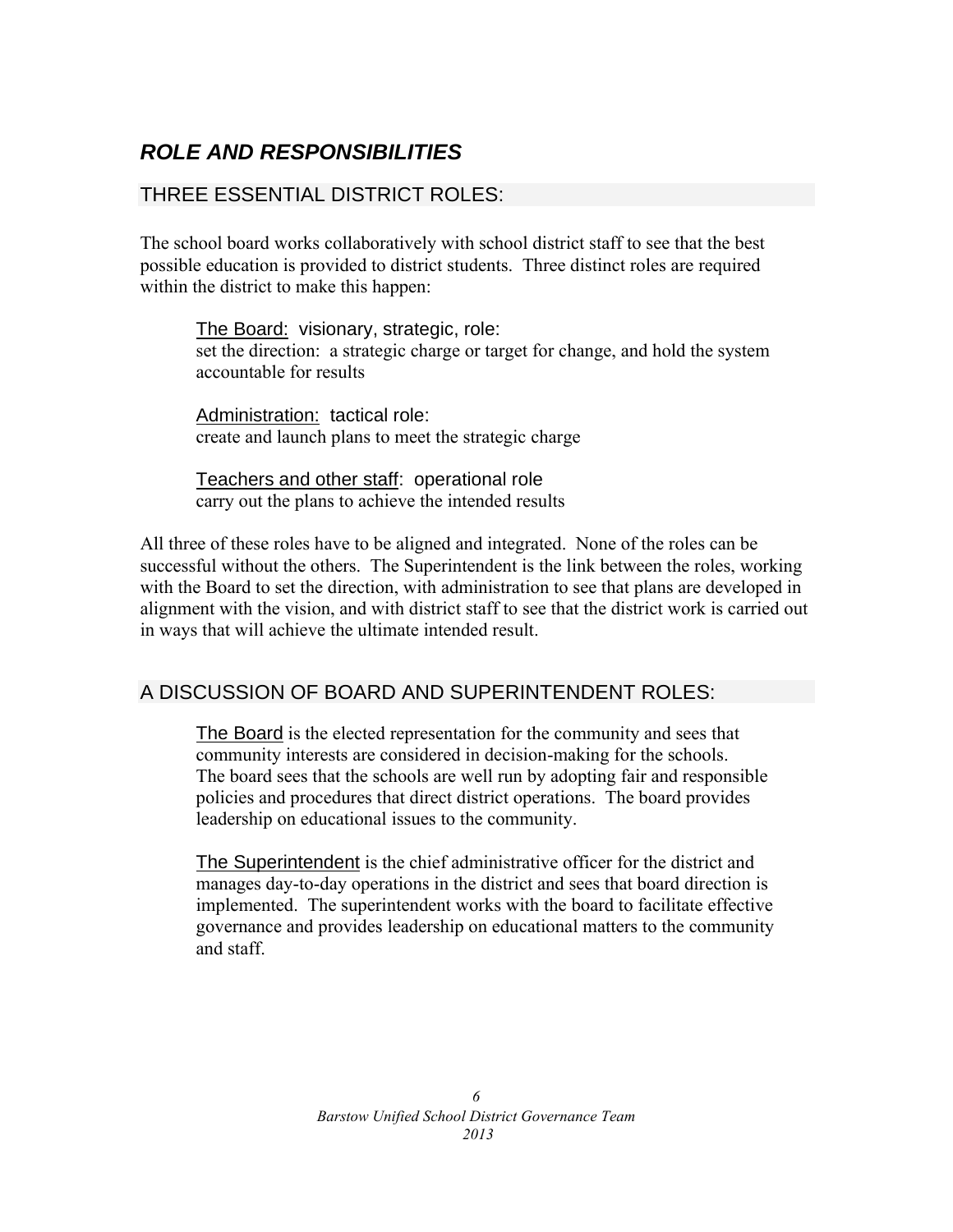# A Discussion of Visionary Leadership \*

*To the Barstow USD Governance Team visionary leadership means making sure that students are prepared with the skills to be successful in the 21st Century. The following is a list that was generated during a brief discussion of what 21st Century Skills might include. The list is not necessarily complete or intended to be the definitive list.*

To be successful in the 21<sup>st</sup> Century students must be:

- Technologically competent
- Capable of accessing information using a variety of formats
- Able to apply information thoughtfully
- Proficient at thinking critically about information and ideas
- Analytical thinkers
- Skilled at working collaboratively with others

<sup>\*</sup> *added March 2011*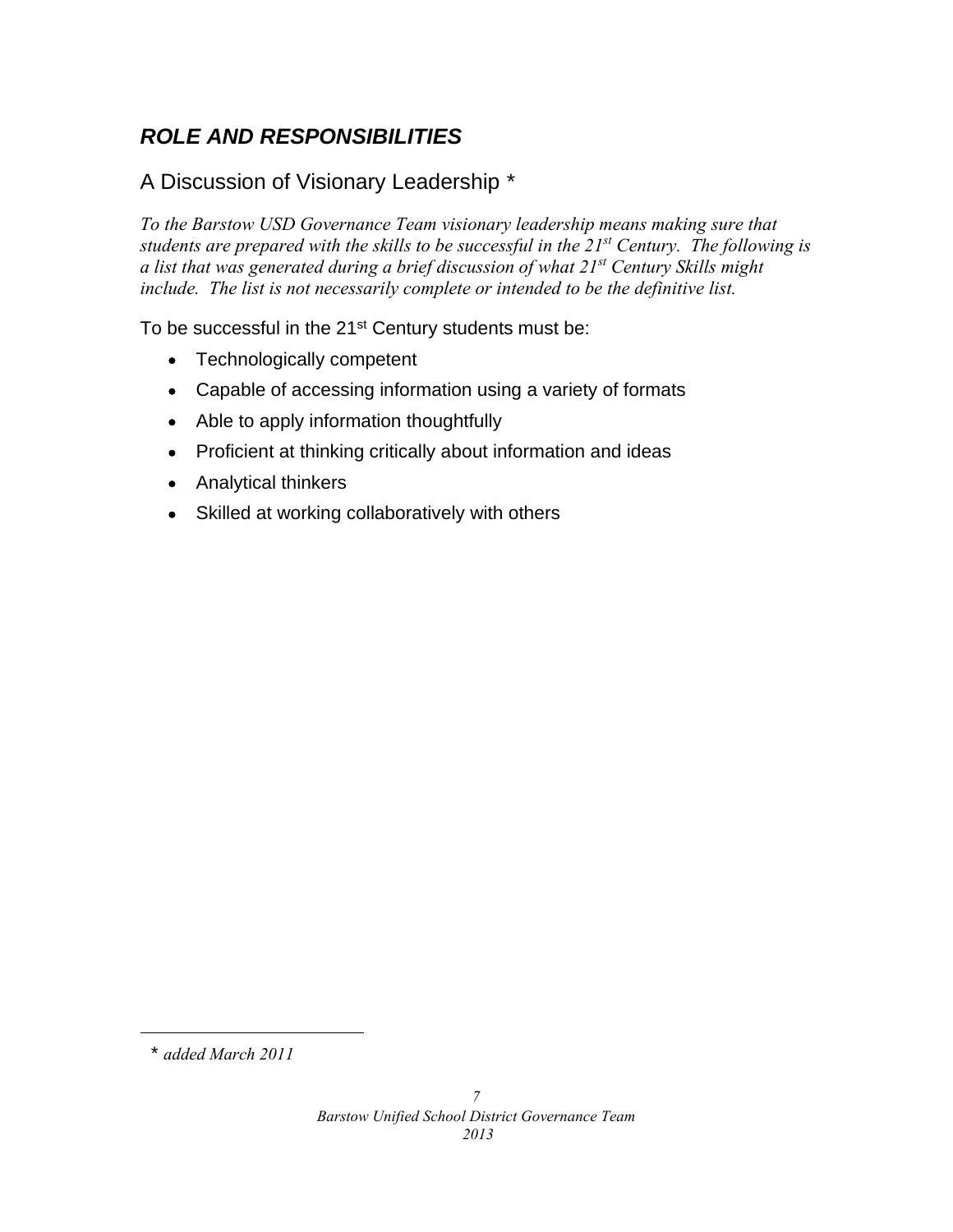#### **Bylaws of the Board BB 9000(a) BB 9000(a)**

#### **ROLE OF BOARD AND MEMBERS (POWERS, PURPOSES, DUTIES)**

#### **Powers and Duties**

The Governing Board's primary goal is to provide each student with an education of the highest quality in keeping with his/her capacity to learn. This goal shall be the basic factor motivating the Board's execution of its powers and duties.

The Board is responsible for the general control and direction of education in the district and is empowered to carryon and finance any program or activity that is not in conflict with, inconsistent with, or preempted by law. (Education Code 35160) This broad authority shall be exercised in accordance with the State and Federal Constitutions, laws and regulations. The Board may execute any powers delegated by law to it or to the district which it governs, and shall discharge any duty imposed by law upon it or upon the district which it governs. (Education Code 35161)

The powers and duties of the Board include governance, executive and judicial functions. These relate to the Board's own operations as a governing body and to all functions of the district.

#### **Governance Functions**

To fulfill its responsibility, the Board is committed to establishing policies to govern district activities.

The Board shall consider and approve or disapprove matters submitted to it by the Superintendent and the public.

The Board shall prescribe rules for its own governance which are consistent with law or with the rules prescribed by the State Board of Education. (Education Code 35010)

The Board is authorized by law to delegate any of its powers and duties to a district officer or employee. The Superintendent shall be the chief executive officer of the Board. In accordance with Board policy, the Board delegates to the Superintendent the authority to carry out Board decisions and to make and carry out any decisions which it delegates. The Superintendent shall be fully responsible for the proper use of this authority.

The Board is ultimately responsible for the performance of any powers or duties delegated.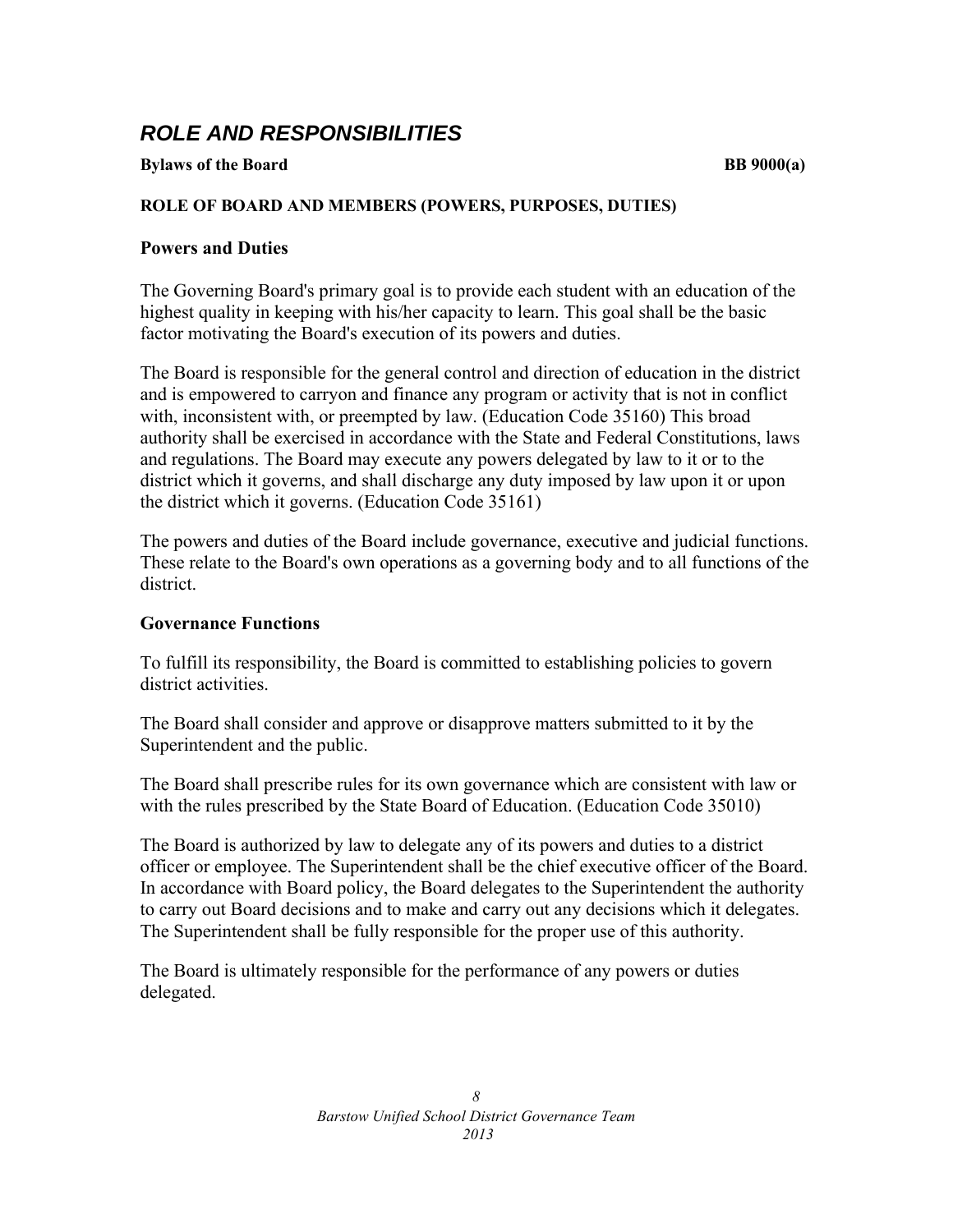#### **Bylaws of the Board BB 9000(b) BB 9000(b)**

#### **ROLE OF BOARD AND MEMBERS (POWERS, PURPOSES, DUTIES)**

#### **Judicial Functions**

The Board believes that school employees and citizens have the right to a hearing and resolution of grievances, complaints and criticisms. In order to maintain positive personnel and public relations, the Board, convened, shall serve as a body of appeal for grievances, complaints and criticisms in accordance with Board policies and negotiated employee agreements.

#### **Legal Reference:**

#### **EDUCATION CODE**

*2600-2603 School district boundaries 5304 Duties of the governing board (re school district elections) agencies 12400-12405 Participation in federal programs 33319.5 Implementation of authority of local agencies 35000 District name 35010 Control of district; prescription and enforcement of rules 35020-35046 Officers and agents (power of governing board to appoint) 35100-35351 Governing boards - esp. 35160-35182 Powers and duties 35230-35240 Corrupt practices 35291 Rules 39013 Manner of acquisition; school site on property contiguous to district 39601-39621 Property maintenance and control* 

Bylaw

adopted: September 26, 1995 **BARSTOW UNIFIED SCHOOL DISTRICT** Barstow, California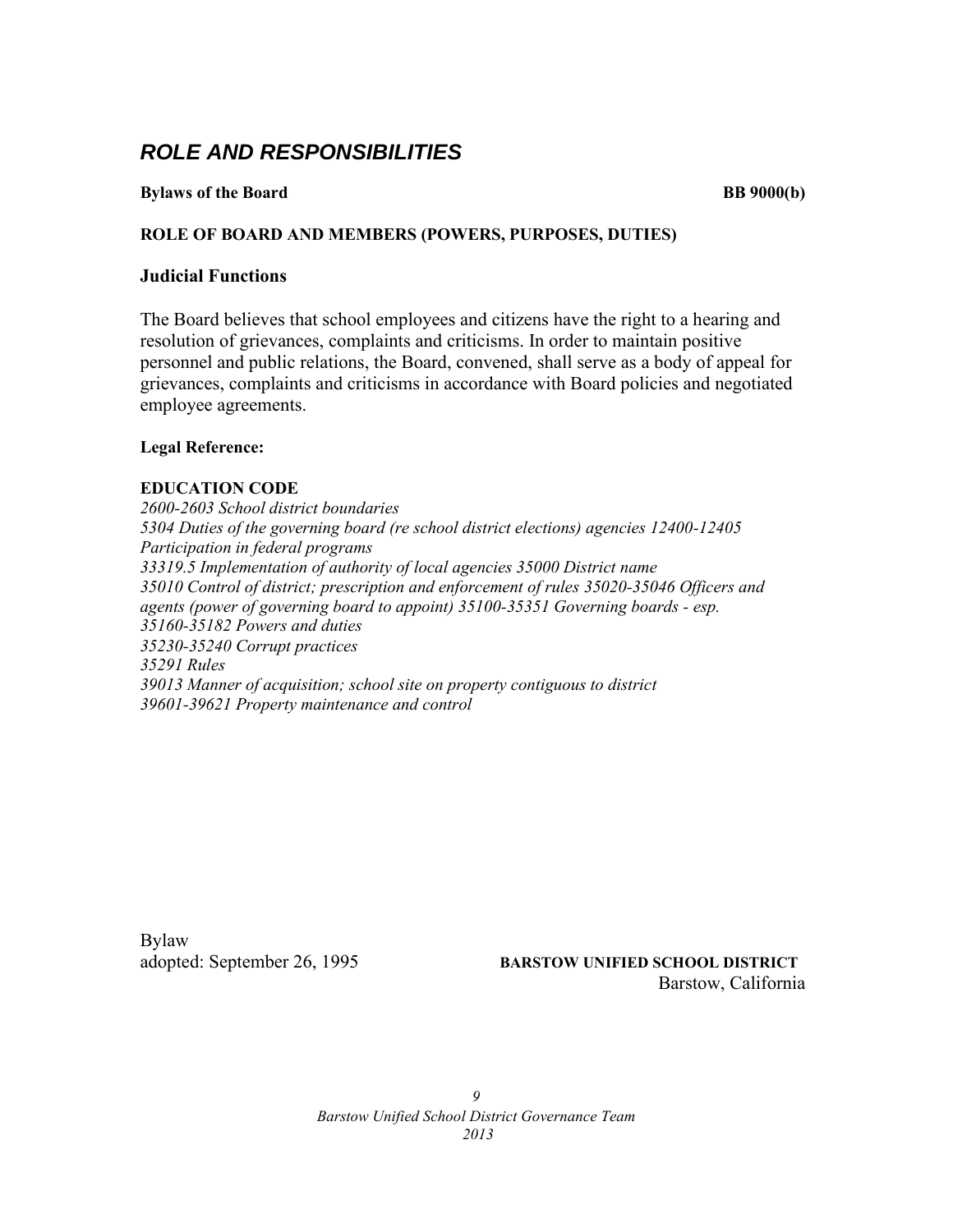**Bylaws of the Board BB 9200(a) BB 9200(a)** 

#### **BOARD MEMBERS**

#### **Limits of Board Members Authority**

The Governing Board is the unit of authority over the district. It has broad but clearly limited powers. The exercise of its authority is restricted to the functions required or permitted by law, and then only when it acts in a legally constituted meeting.

The Board member has no individual authority. Individually, the Board member may not commit the district to any policy, act or expenditure. The Board member cannot do business with the district served, nor should the Board member have an interest in any contract with the school district. The Board member represents and acts for the community as a whole and does not represent any fractional segment of the community.

Individual members of the Board, by virtue of holding office, shall not exercise any administrative responsibility with respect to the schools or command the services of any school employee. Individual Board members shall submit requests for information to the Superintendent or designee. Board members may also submit requests for information to the Assistant Superintendents or Department Heads if the information is public information or general in nature. At his/her discretion, the Superintendent may refer the request to the entire Board for consideration. If approved, the Superintendent or designee shall perform any necessary research associated with the request and report to the Board at the next meeting or a subsequent meeting if more research time is needed.

#### **Obligations of Board Members**

Board members should hold the education and safety of children and youth above any partisan principle, group interest, or personal interest.

Board members should understand their role and the programs offered by the district. They should study all agenda materials before the meeting, participate in the discussion of items which come before the Board, vote on motions and resolutions, and abstain only for compelling reasons.

Board members shall refer Board-related correspondence to the Superintendent or designee for forwarding to the Board or for placement on the Board's agenda.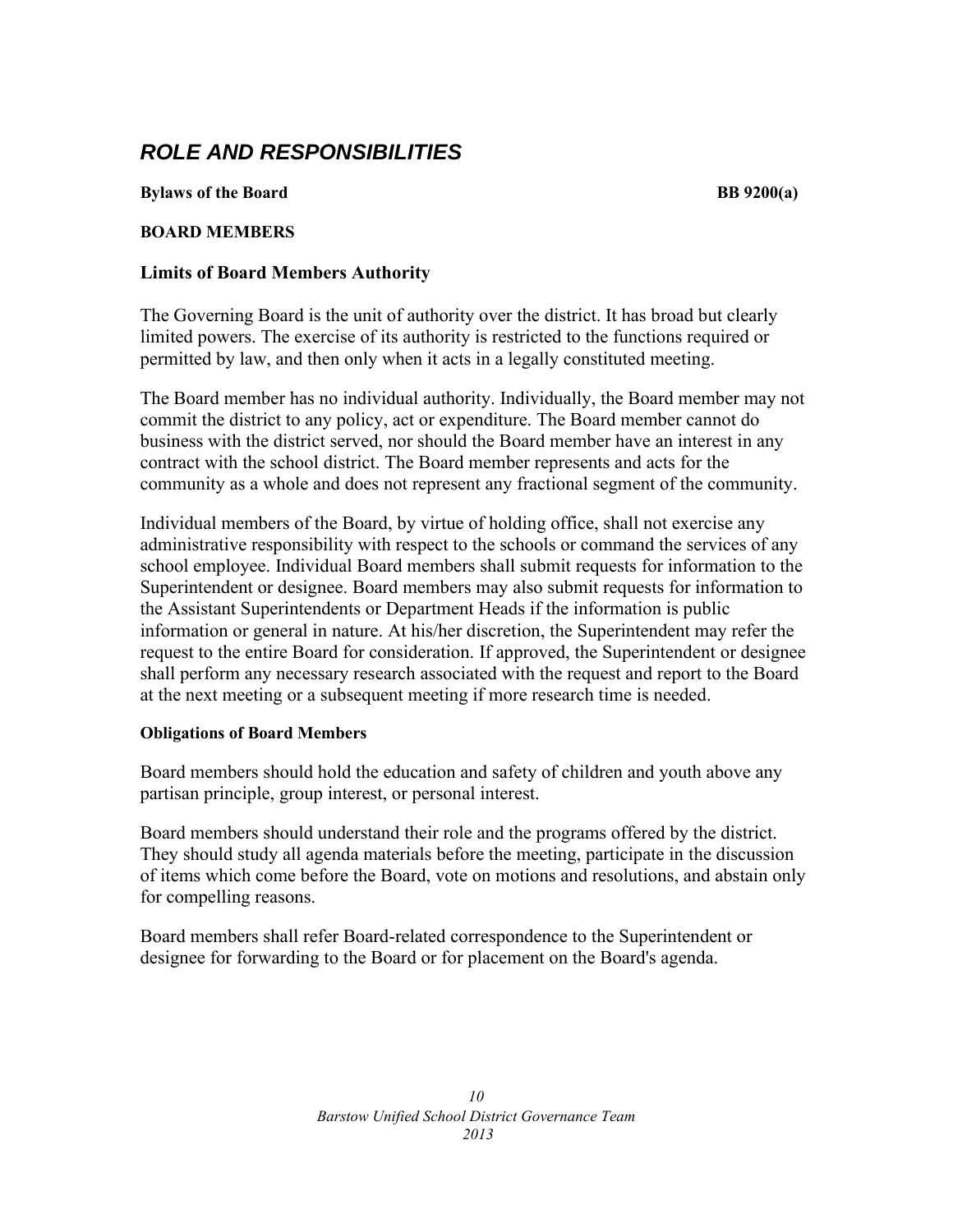**Bylaws of the Board BB 9200(b) BB 9200(b)** 

#### **BOARD MEMBERS**

#### **Limits of Board Members Authority**

Board members and persons elected to the Board are responsible for complying with the requirements of the state's open meeting laws.

The Superintendent or designee shall provide a copy of the Brown Act to each Board member and to anyone who is elected to the Board.

#### **Legal Reference:**

EDUCATION CODE 7054 Use of district property 35010 Control of district; prescription and enforcement of rules 35100-35351 Governing boards - esp. 35160-35184 Powers and duties 35230-35240 Corrupt practices 35291 Rules 35292 Visits to schools (Board members) GOVERNMENT CODE 54952.1 Member of a legislative body of a local agency 54952.7 Copies of chapter to members of legislative body 54959 Penalty for unlawful meetings

Bylaw adopted:

Revised: September 26, 1995 **BARSTOW UNIFIED SCHOOL DISTRICT** April 23, 2002 Barstow, California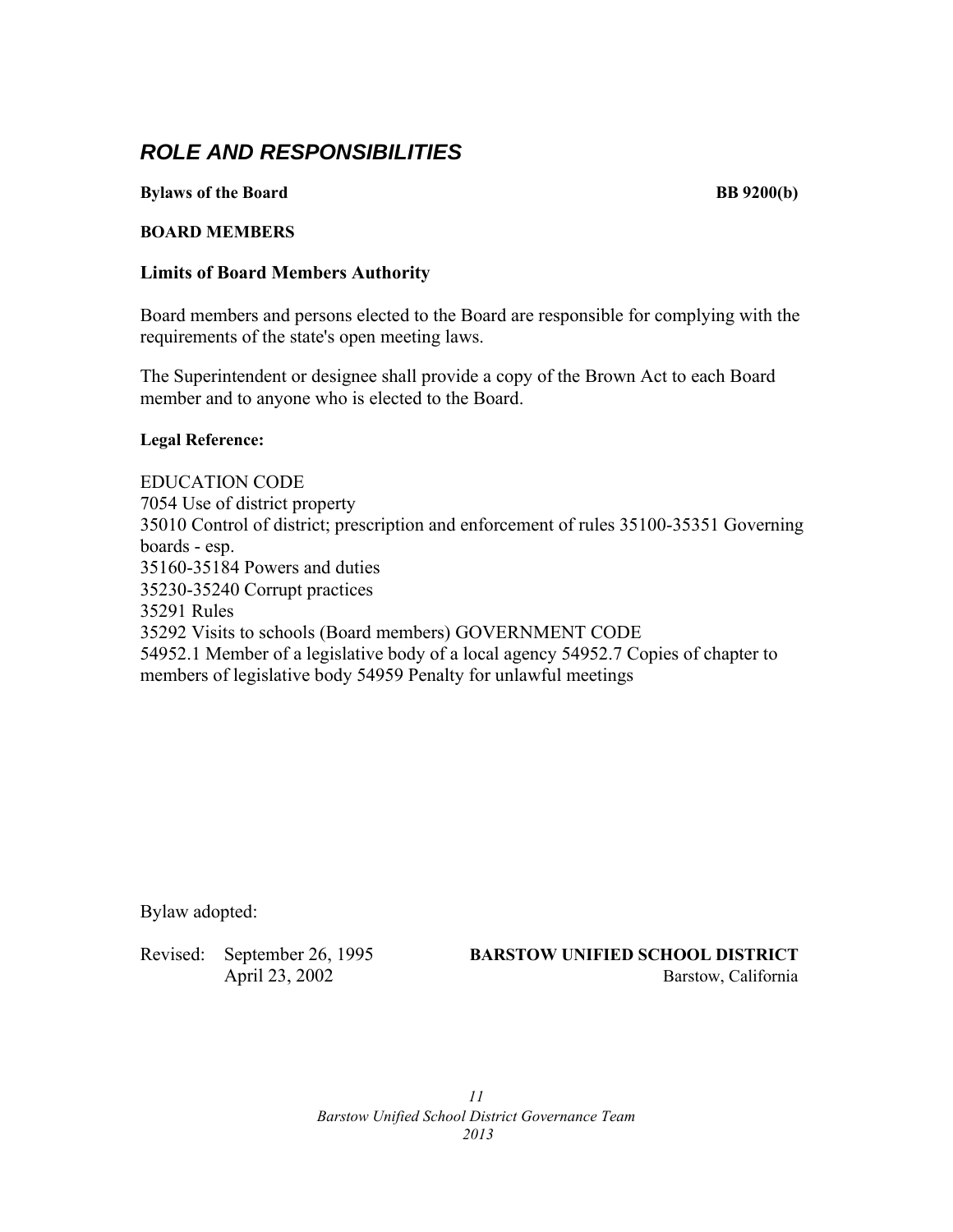#### **Administration BP 2000**

### **CONCEPTS AND ROLES**

The Governing Board expects the administration to promote the creation of the best possible educational program and to maintain an environment conducive to learning. The Superintendent shall provide the vision and educational leadership in this effort and shall give top priority to meeting the needs of all students and actively helping teachers raise academic achievement.

The Superintendent or designee shall develop decision-making processes which are responsive to the school community and to the specific needs of individual students. He/she shall provide means by which staff, students and parents/guardians at each school may participate in decisions related to school improvement and matters which the Board identifies as appropriately managed at the school site level.

All schools and departments shall form a single administrative system organized so that appropriate decision-making may take place at various levels in accordance with Board policy.

The Board desires to give all administrators the authority they need in order to carry out their assigned responsibilities. The Board shall clearly state what it expects of the Superintendent and shall evaluate him/her on how well those expectations have been met. In turn, the Superintendent or designee shall clearly state what is expected of all other administrators and shall evaluate how well those expectations have been met.

#### **Legal Reference:**

EDUCATION CODE 35020 Duties of employees fixed by governing board 35028 Qualifications for employment 35031 Term of employment 35160 Authority of governing boards 35160.1 Broad authority of school districts 35161 Powers and duties generally 41401-41407 Teaching and nonteaching certificated employee ratio

Policy

#### adopted: May 9, 1995 **BARSTOW UNIFIED SCHOOL DISTRICT**

*Barstow, California*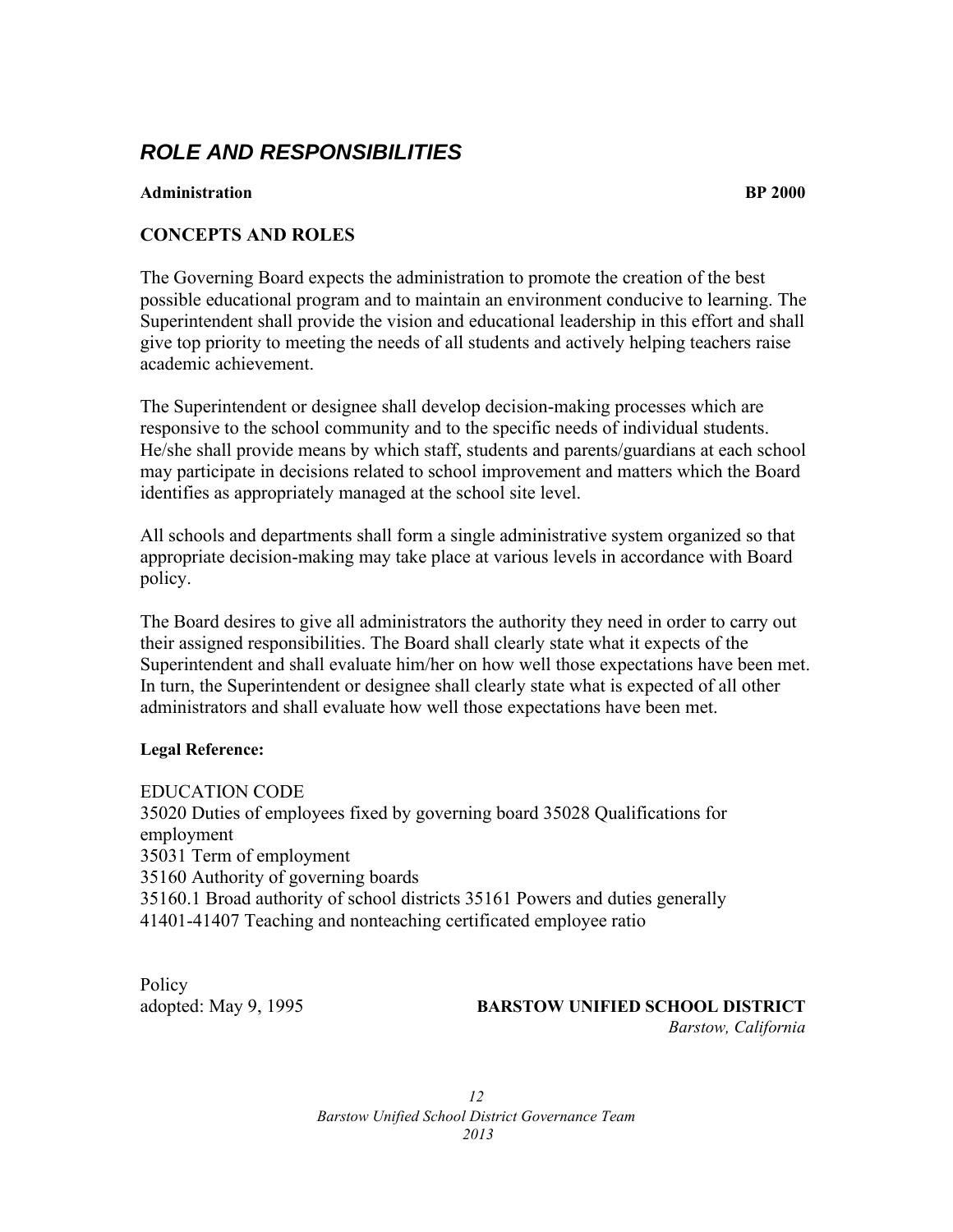#### **Administration BP 2100**

### **ADMINISTRATIVE STAFF ORGANIZATION**

The Superintendent shall organize the administrative staff in a manner which best enables the district to provide an effective program of instruction.

Authority originates with the publicly elected Governing Board. Through the Superintendent, authority and responsibility are delegated to the administrators and staff.

The Superintendent or designee may adjust staff responsibilities temporarily or permanently to accommodate the workload and/or individual capabilities.

Policy

adopted: May 9, 1995 **BARSTOW UNIFIED SCHOOL DISTRICT**  Barstow, California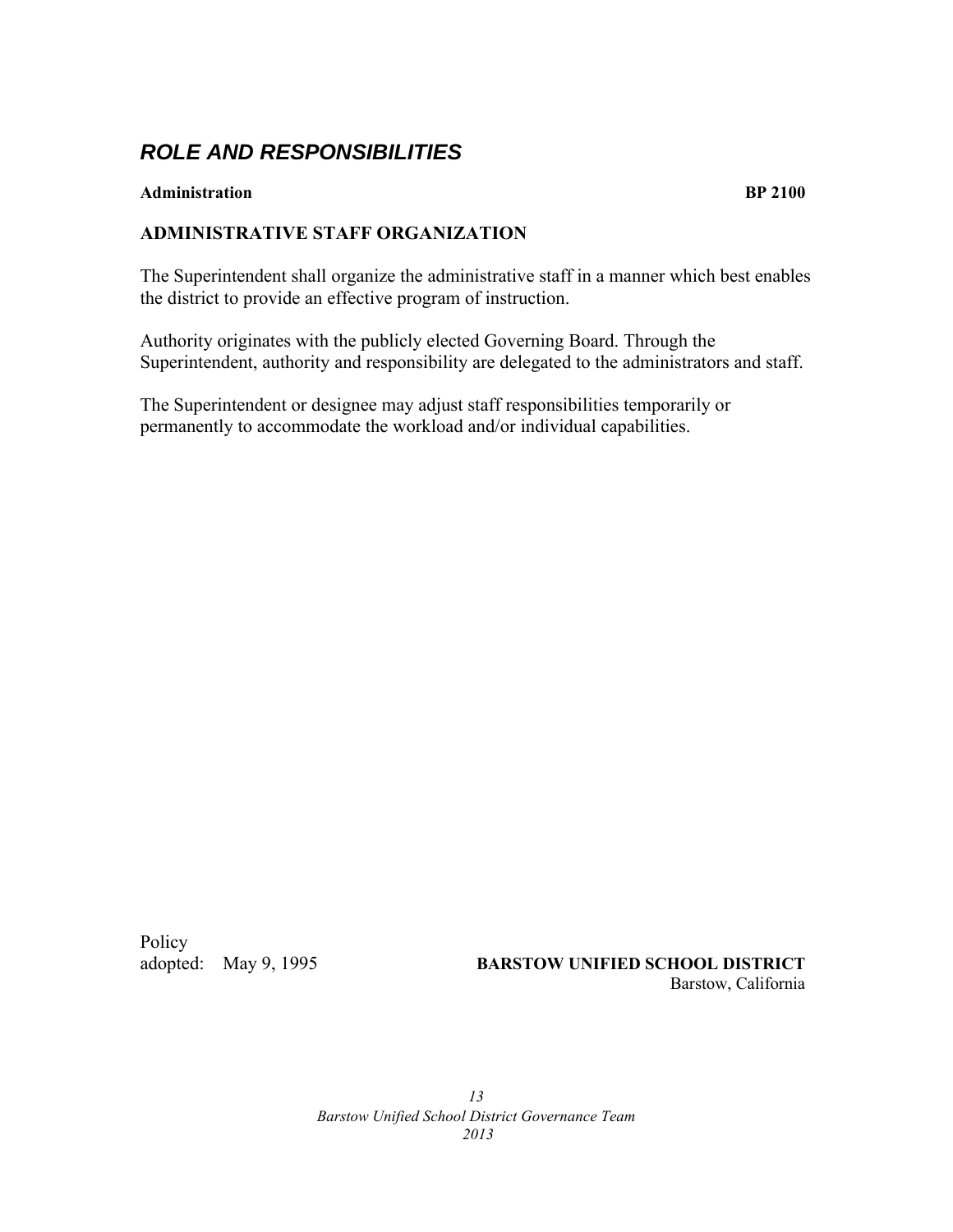#### **Administration BP 2120(a)**

### **SUPERINTENDENT OF SCHOOLS**

The Superintendent is the chief executive officer and educational leader of the district. He/she executes all Governing Board decisions and is accountable to the Board for managing the schools in accordance with the Board's policies. He/she informs the Board about school programs, practices and problems and offers professional advice on items requiring Board action, with appropriate recommendations based on thorough study and analysis.

The Board delegates to the Superintendent the power to make decisions concerning internal operations of the district. The Superintendent may delegate to other school staff any duties imposed upon him/her by the policies or vote of the Board, as far as the law permits. This delegation of power or duty shall not relieve the Superintendent of responsibility for actions taken by his/her designees.

The Superintendent shall have general supervision of all personnel and shall develop and execute consistent, fair and fiscally sound personnel procedures and practices, including an evaluation program for all district employees. He/she shall oversee all financial operations of the district and actively seek out new funding sources for the schools.

The Superintendent shall take an active leadership role in the development and improvement of the instructional program.

He/she shall be accessible to community members and shall work with them to further the district's goals and build a strong, positive community attitude toward the school system.

The Board expects the Superintendent to remain current on educational thought and practices in the interest of improving the district's instructional program and overall operation. The Superintendent shall inform the Board and staff of new developments and significant events in the field of education.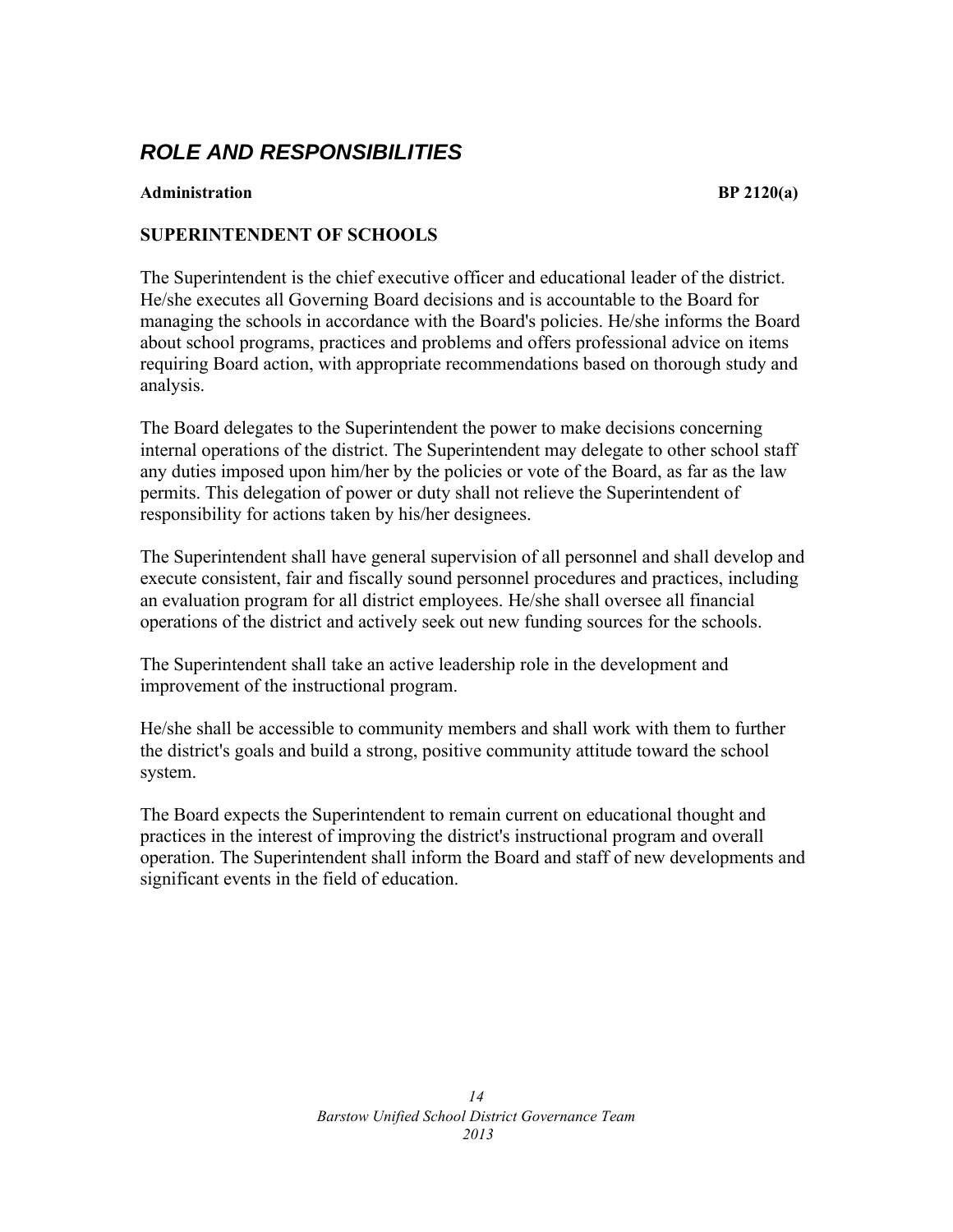#### **Administration** BP 2120(b)

#### **SUPERINTENDENT OF SCHOOLS**

#### **Legal Reference:**

#### EDUCATION CODE

*35020 Duties of employees fixed by governing board 35026 Employment of district superintendent by certain districts 35028 Qualifications for employment 35029 Waiver of credential requirement 35031 Term of employment (up to four years) 35032 Salary increases 35033 District superintendent for certain unified school districts (on formation of district) 35034 District superintendent of certain unified districts 35035 Additional powers and duties of superintendent 39656 Delegation of powers to agents; liability of agents 39657 Delegation of authority to purchase supplies, equipment and services; limitations on expenditure* 

Policy

adopted: May 9, 1995 **BARSTOW UNIFIED SCHOOL DISTRICT** Barstow, California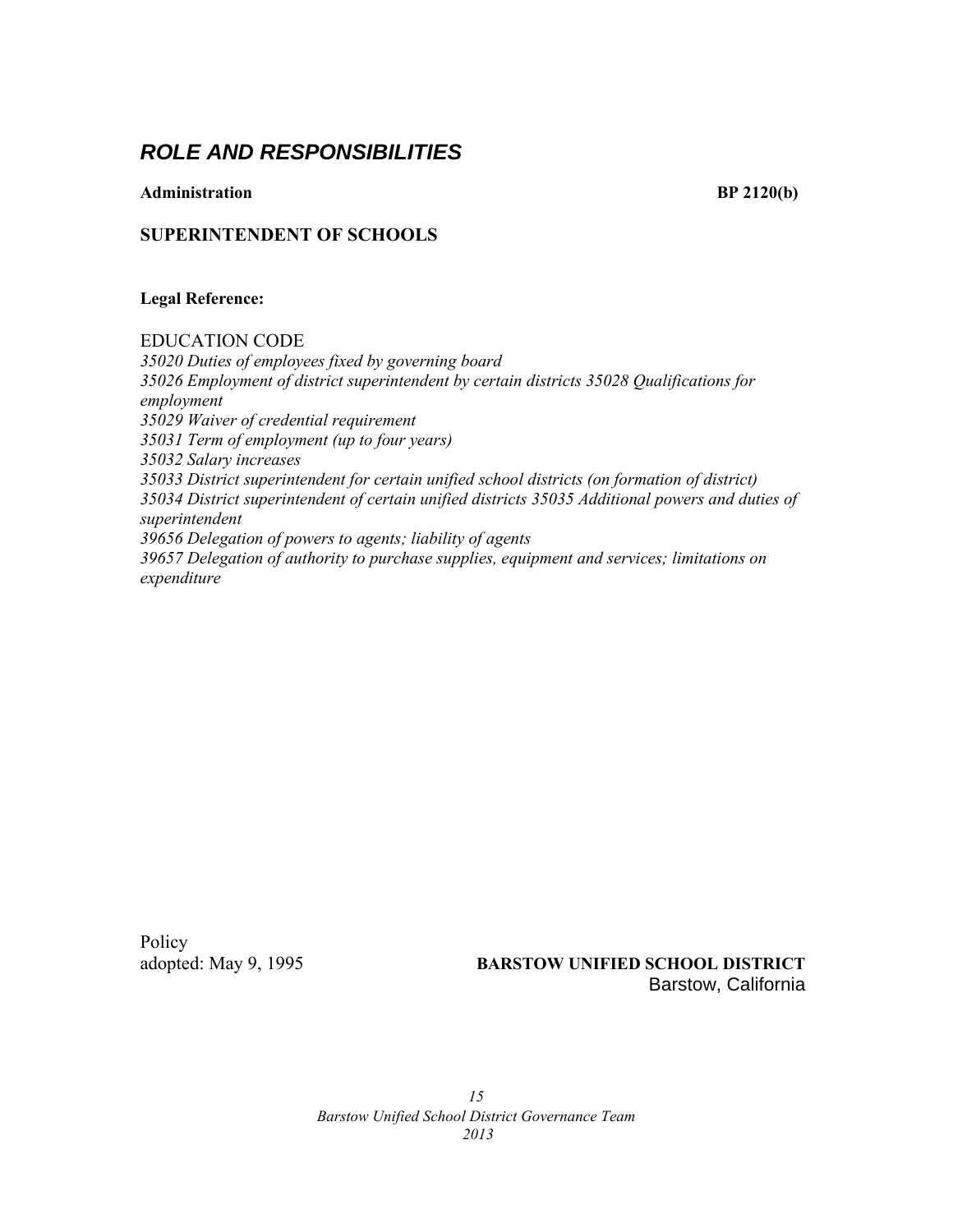# *AGREEMENTS TO FACILITATE EFFECTIVE GOVERNANCE*

### Governance Team Norms and Protocols

*The Board of Education for the Barstow Unified School District is entrusted by the community to uphold the Constitutions of California and the United States, to protect the public interest in schools, and to ensure that a high quality education is provided to each student.*

*To effectively meet district challenges, the Board and Superintendent must function together as a governance leadership team. Agreed upon behaviors, or norms, and operating procedures, or protocols, support consistent behaviors and actions among team members. The purpose of the Barstow USD governance team agreements is to ensure a positive and productive working relationship among board members, the superintendent, district staff, students, and the community. The protocols were developed for and by the members of the governance team, and may be modified over time as needed.*

Our Agreements to Facilitate Governance Leadership:

#### NORMS:

- Norms to Govern Effectively
- Norms for Operating as a Governance Team
- Norms for Productive Interactions at Board Meetings

#### PROTOCOLS:

- Responding to Community or Staff Concerns or Complaints
- Asking Questions or Receiving Additional Information *(agenda or non-agenda items)*
- Board Member Reports at Board Meetings
- Protocol for Resolving Board Member Violations of District Policies, Board Bylaws or Governance Agreements

We have reviewed and agree to follow the aforementioned governance team norms and protocols in order to support a positive and productive working relationship among the Barstow Unified School District Board of Education, staff, students and the community. We shall renew these agreements annually.

Affirmed on this day of  $\qquad \qquad$ , 2013

Ben Rosenberg, Board President Ray Perea, Vice President

Julie Clemmer, Clerk Barbara Rose, Trustee

Mary Rodriguez, Trustee Jeff Malan, Superintendent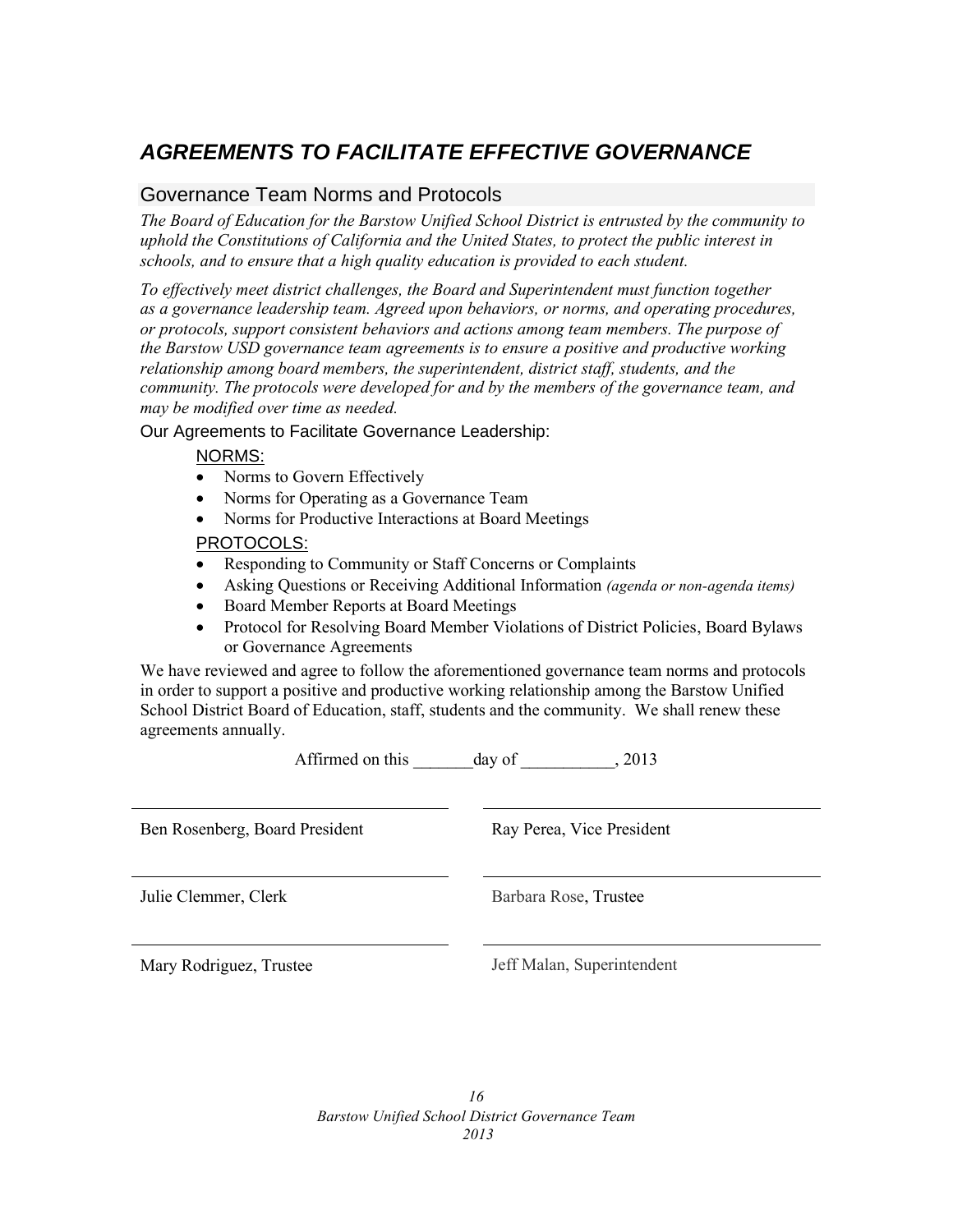# Governance Reminder Card

### **School Board Responsibilities**

1. Set Direction 2. Establish Structure 3. Demonstrate Support

4. Ensure Accountability 5. Act As Community Leaders

### **Barstow Unified School District Core Values**

Visionary Leadership **Teamwork** Data Driven Decisions Diversity Enriches Our Community Academic Proficiency For All Customer Satisfaction Equal Opportunity and Democratic Processes

### **Governance Team Priorities**

- $\Box$ Maintain continuous improvement in Student Learning and Achievement in order that all students meet or exceed California Content Standards
- $\Box$ Promote a district culture of common beliefs, equity and excellence
- $\Box$ Increase community engagement and outreach across the district
- $\Box$ Expand the leadership capacity of the Board and among all district staff

### **Norms for Productive Board Meetings**

- 1. Keep our focus on our students' best interest. 7. Make sure everyone participates.
- 
- 
- 
- 5. Build on each other's ideas. 11. Seek consensus.
- 
- 2. Speak one at a time. 8. Be hard on issues soft on people.
- 3. Look at each other when we are speaking. 9. Take a recess if necessary to calm down.
- 4. Accept all ideas as valid when presented. 10. Take a systemic approach to resolve issues.
	-
- 6. Explore ideas before dismissing them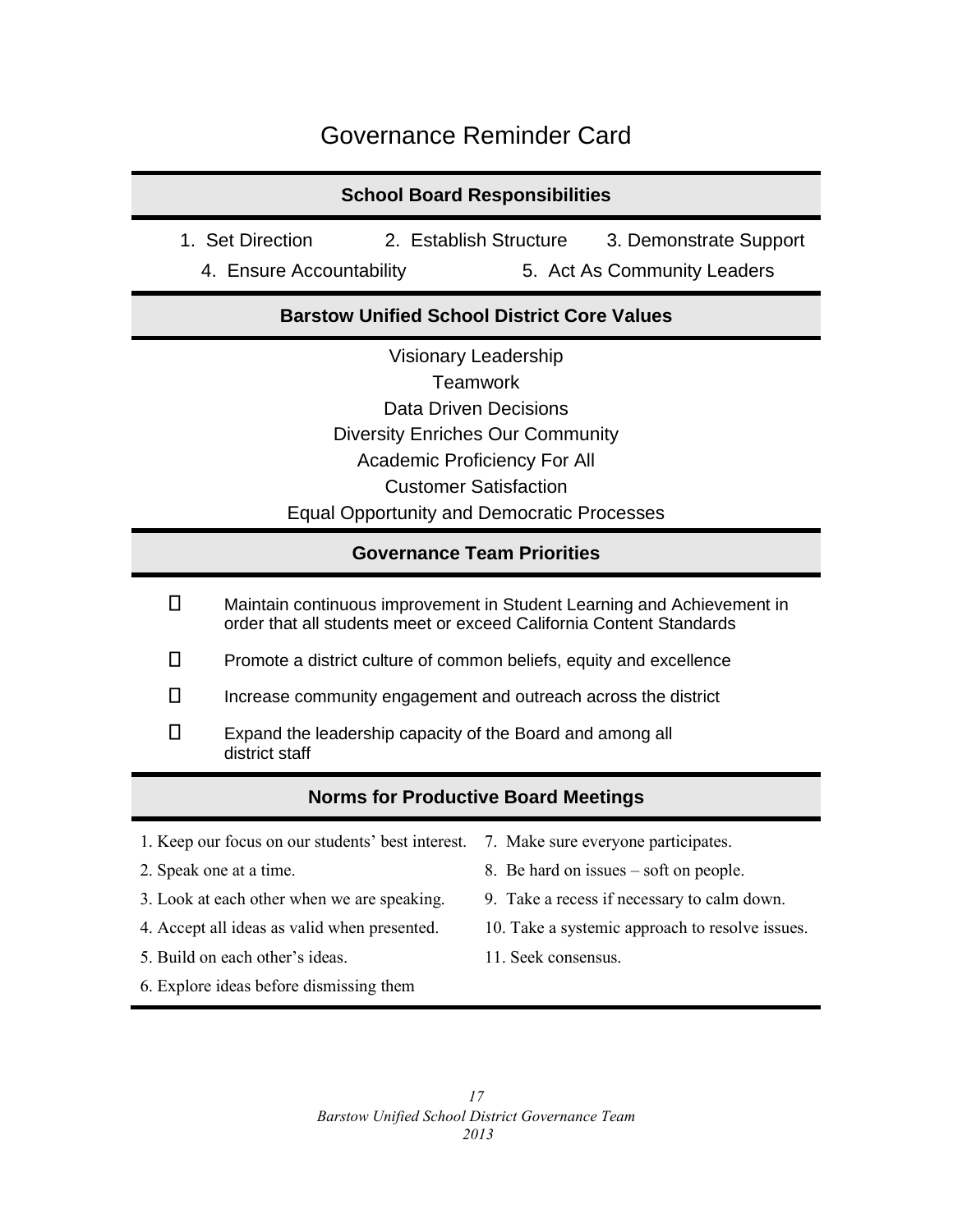*Barstow Unified School District Governance Team*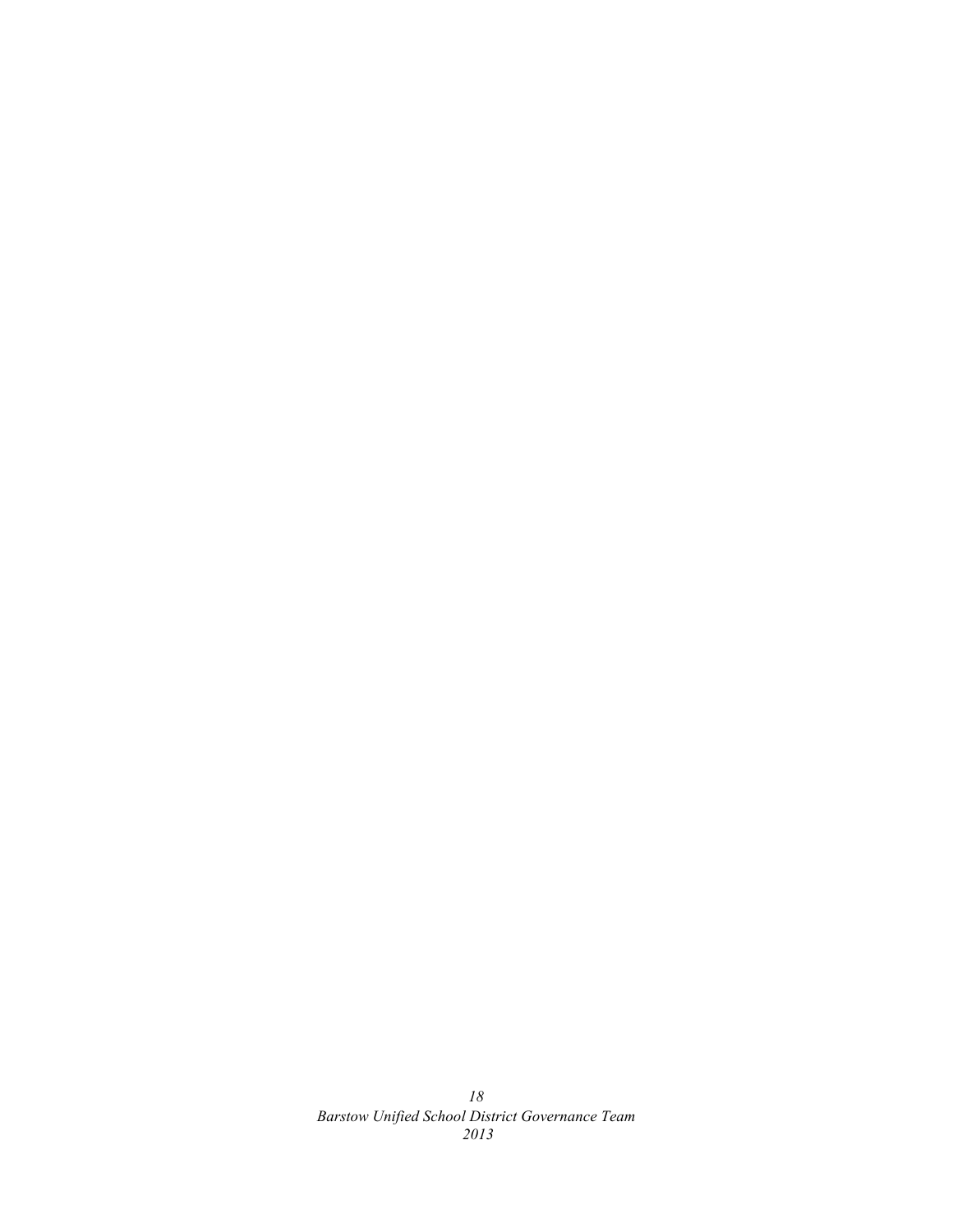# *POSITIVE GOVERNANCE TEAM CULTURE (norms)*

### Norms For Governing Effectively:

*We agree to...*

- Stand behind our Unity of Purpose
- Understand and operate within our respective roles
- Work collectively with the superintendent to carry out the role and responsibilities of the board
- Set direction for the district being clear about expectations
- Establish a supportive framework for the district
- Create a district climate where excellence can thrive
- Take personal responsibility and maintain a professional manner
- Maintain respectful disagreement and dialogue
- Be prepared and do our homework
- Collectively hold the system accountable on behalf of the community
- Act as responsible, informed community leaders on behalf of our students, the district and public education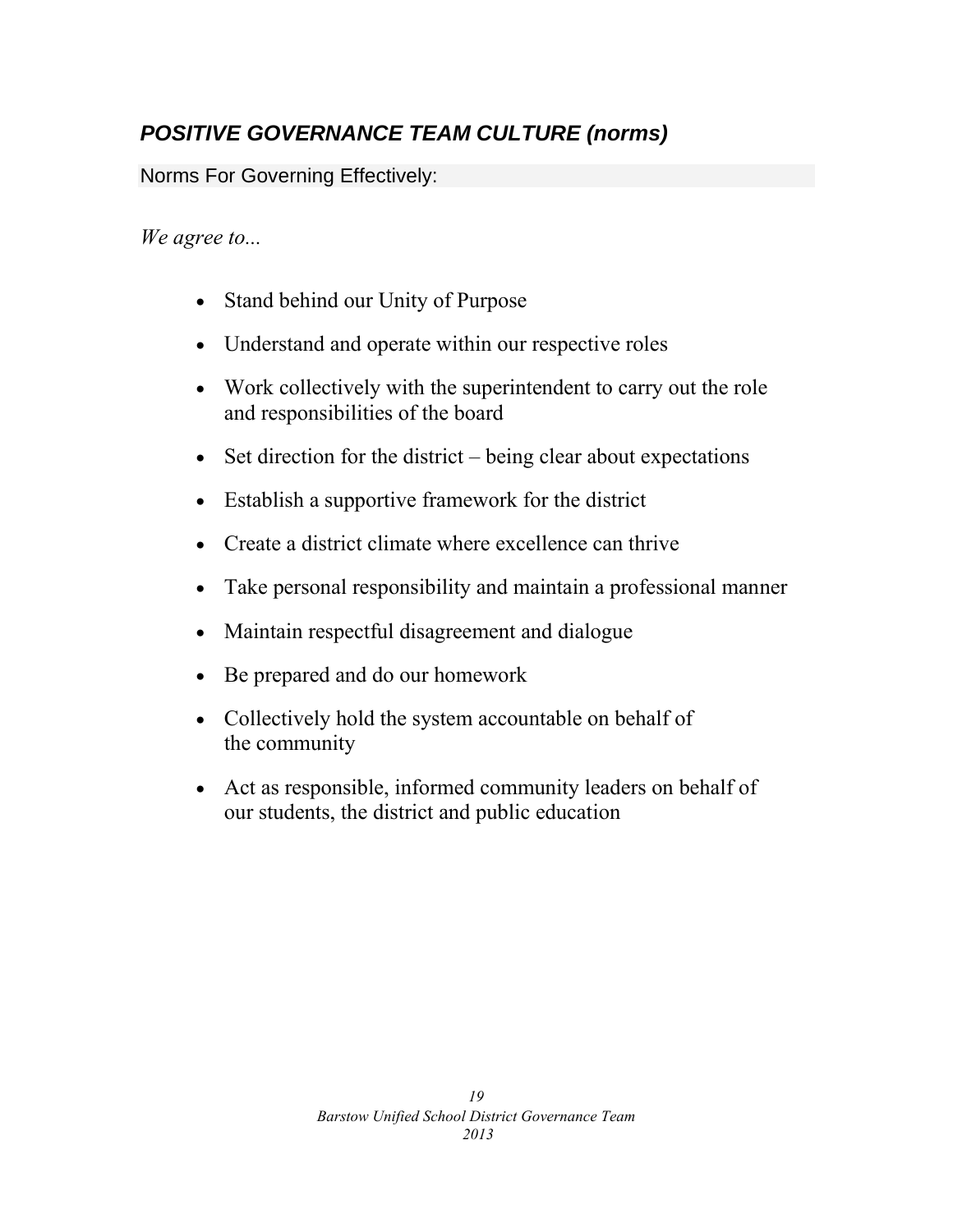# *POSITIVE GOVERNANCE TEAM CULTURE (norms)*

### Norms For Operating As A Governance Team:

### **Rationale:**

*All board members are equal under the law, and authority rests with the board as a whole, not with individual members of the board. Direction is given to the superintendent only at board meetings through actions taken by the board. Individual board members are not "consultants" to either the superintendent or other members of district staff. It is important to understand and respect the separate roles of the board and superintendent, yet work together as a "governance team" taking collective responsibility for building unity and creating a positive organizational culture. The best possible decisions are likely only when all members of the team have been part of the discussion. Everyone can participate productively when team members can trust that everyone is operating within the same parameters. We have an obligation to respect staff time and responsibilities. It is important for staff time and effort to be dedicated to moving the district in the direction set by the full board. Clarifying the structure for people outside the governance team protects individuals (board members, superintendent and other staff) and the school district.*

#### **Our Norms**

- Board members will abide by all district policies and practices, just as expected of any other member of the community.
- In order to keep the superintendent in the loop, to use staff time efficiently and effectively, and so the superintendent can determine how best to provide information to the entire board, board members will always work through the superintendent to:
	- Ask questions or request additional information on board meeting agenda items.
	- Request additional information or materials on topics of interest.
- Board members will not "task" or request action from any member of the district staff.
- Board members with particular expertise or knowledge about a district issue or situation will share that expertise with the entire board when the issue is being discussed at a board meeting, and will not attempt to serve as a "consultant" to either the superintendent or members of the district staff.
- Board members understand that the board collectively gives direction to the superintendent only through actions taken at a legally noticed board meeting.
- Board members will refrain from making commitments on behalf of the entire board.
- The board and superintendent will agree on the goals that will become the basis for all district efforts
- The superintendent will define processes and timelines to assist the board in effectively carrying out its responsibilities.
- All action items on board agendas will include a recommendation from the superintendent.
- The superintendent will work with staff to translate all board direction into action consistent with the agreed upon priorities and goals.
- Board members will support the implementation of board decisions / actions.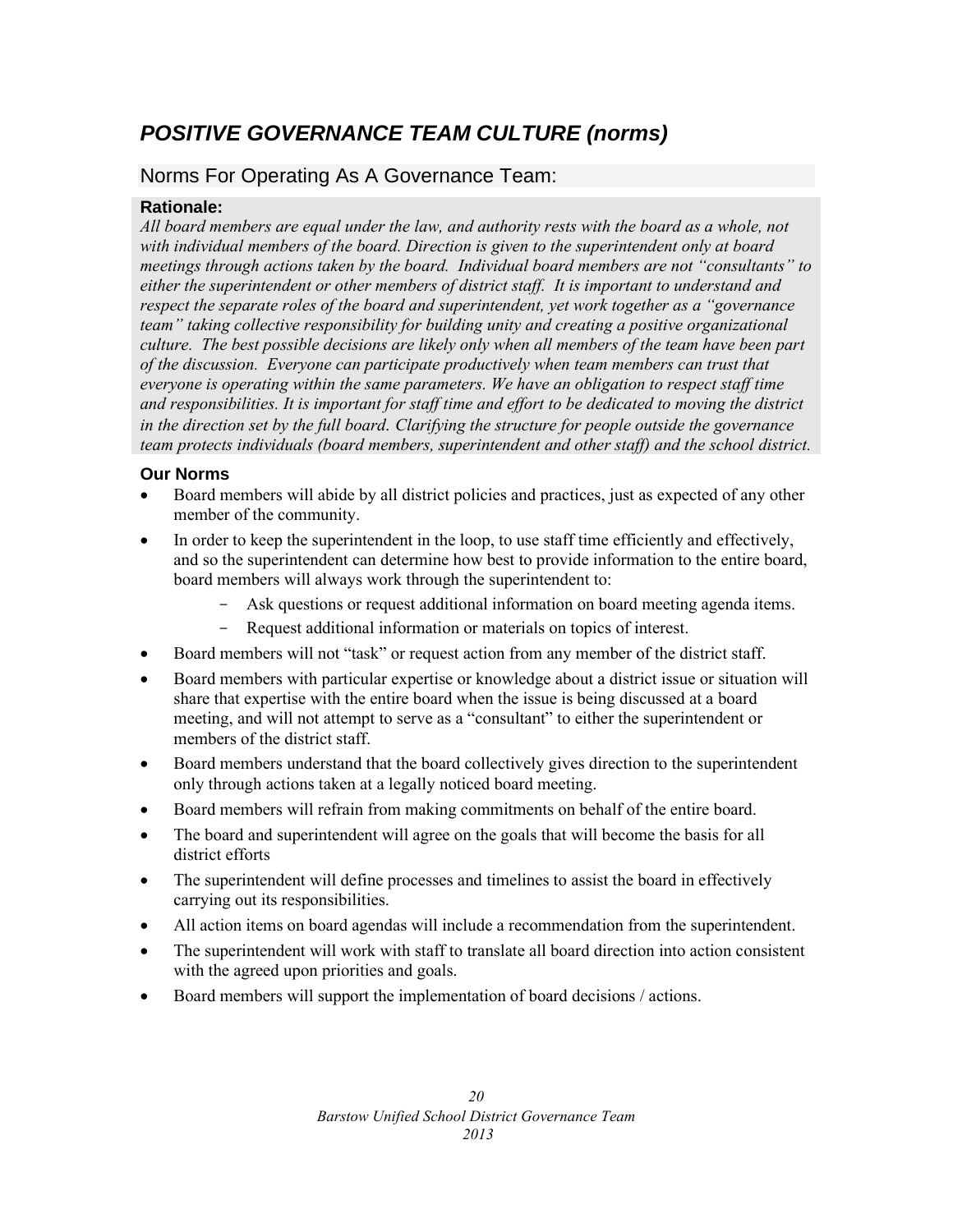# *POSITIVE GOVERNANCE TEAM CULTURE (norms)*

### Norms For Productive Interactions At Board Meetings:

*In order to have productive board meetings that are focused on our primary goal of improving student learning and achievement we agree to...*

- keep our focus on our students' best interest, and on student learning and achievement;
- speak one at a time;
- look at each other when we are speaking or listening;
- accept all ideas as valid when presented;
- assume the good intentions of other members of the team, if someone offends, don't take it personally; \*
- build on each other's ideas;
- explore ideas before dismissing them;
- be aware of everyone's right to speak, and not monopolize the conversation; \*
- make sure everyone has a chance to participate in the discussion;
- focus on issues and process, not on people or personalities;
- take a brief recess if things become heated in order to allow emotions to calm and resume the meeting respectfully following the recess;
- take a systemic approach to resolving issues rather than pushing personal points of view;
- not to get argumentative or personal, and to never attack anyone else; \*
- seek consensus and not deliberately block a decision by taking an absolute position.

\**added March 2011*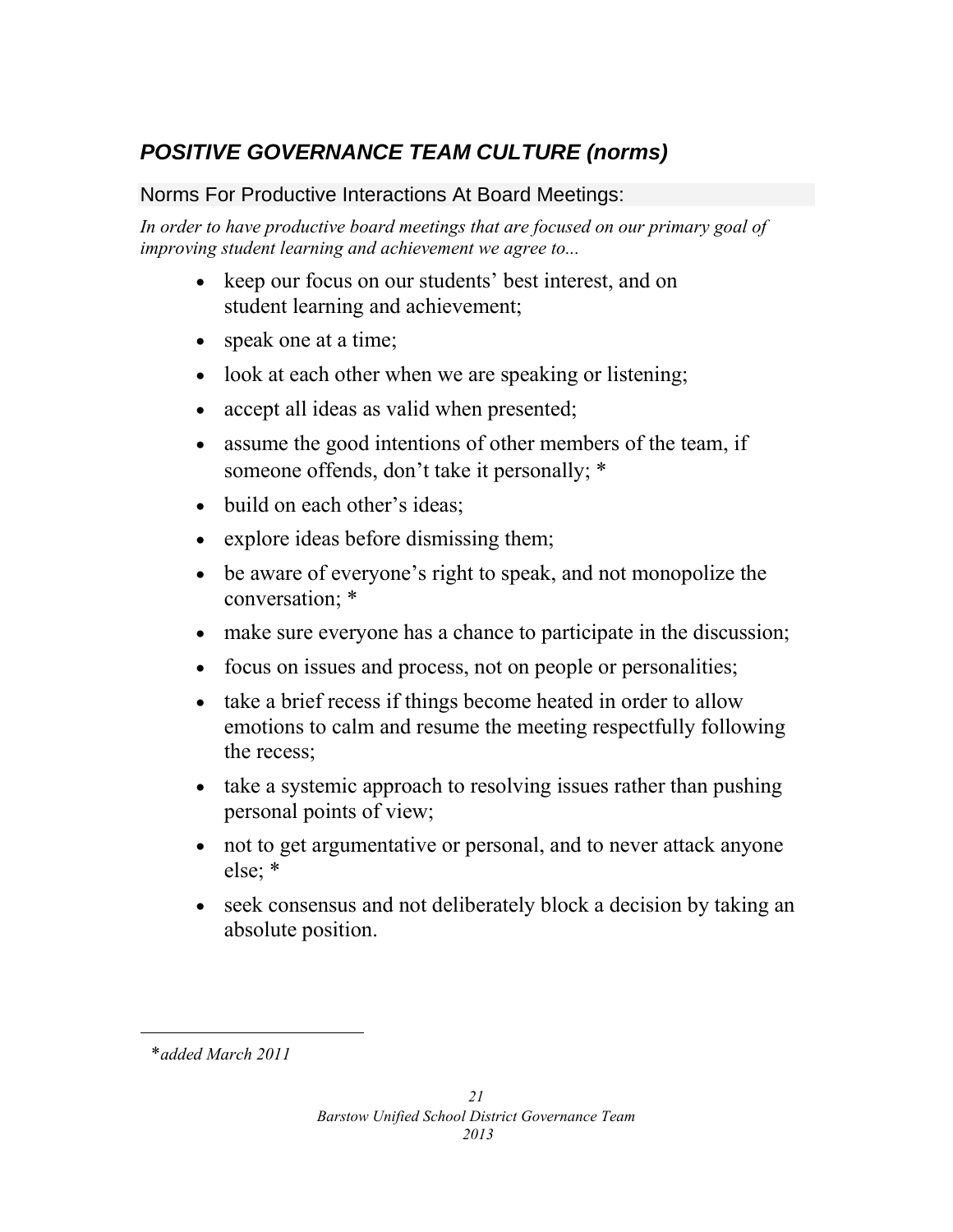### Responding to Community or Staff Concerns or Complaints

*Board members do not have individual authority or knowledge to handle stakeholder concerns. Board members may not always have all of the information or know all perspectives about an issue. The board wants to be uniform and consistent in our responses to staff and the community.*

*In order to be uniform and consistent in our responses to community and staff members we agree...*

We will use active listening skills when approached by a member of the community or staff with questions or concerns and will utilize the 6 R's to ensure that we have actively listened to our constituents:

- **Receive** listen to what the person has to say without preparing a response
- **Repeat** paraphrase or ask a question to clarify for understanding. We will ask the person to identify those to whom they have spoken about the matter prior to contacting a board member.
- **Request** ask what the person would like the board member to do with the information and/or what they see as a solution to the problem
- **Review** go over the real options available to the person to remedy the situation.
- **Redirect** put the person back into the system at the appropriate place remembering lines of authority and chains of command.
- **Report -** We will maintain open lines of communication between the board and superintendent and will notify the superintendent of the conversation as soon as possible:
	- so the superintendent can verify or clarify the situation and follow-through as necessary and/or appropriate
	- so that the superintendent knows first hand what the board member said to the community or staff member
- We will ask the community or staff member to follow-up with us about the issue.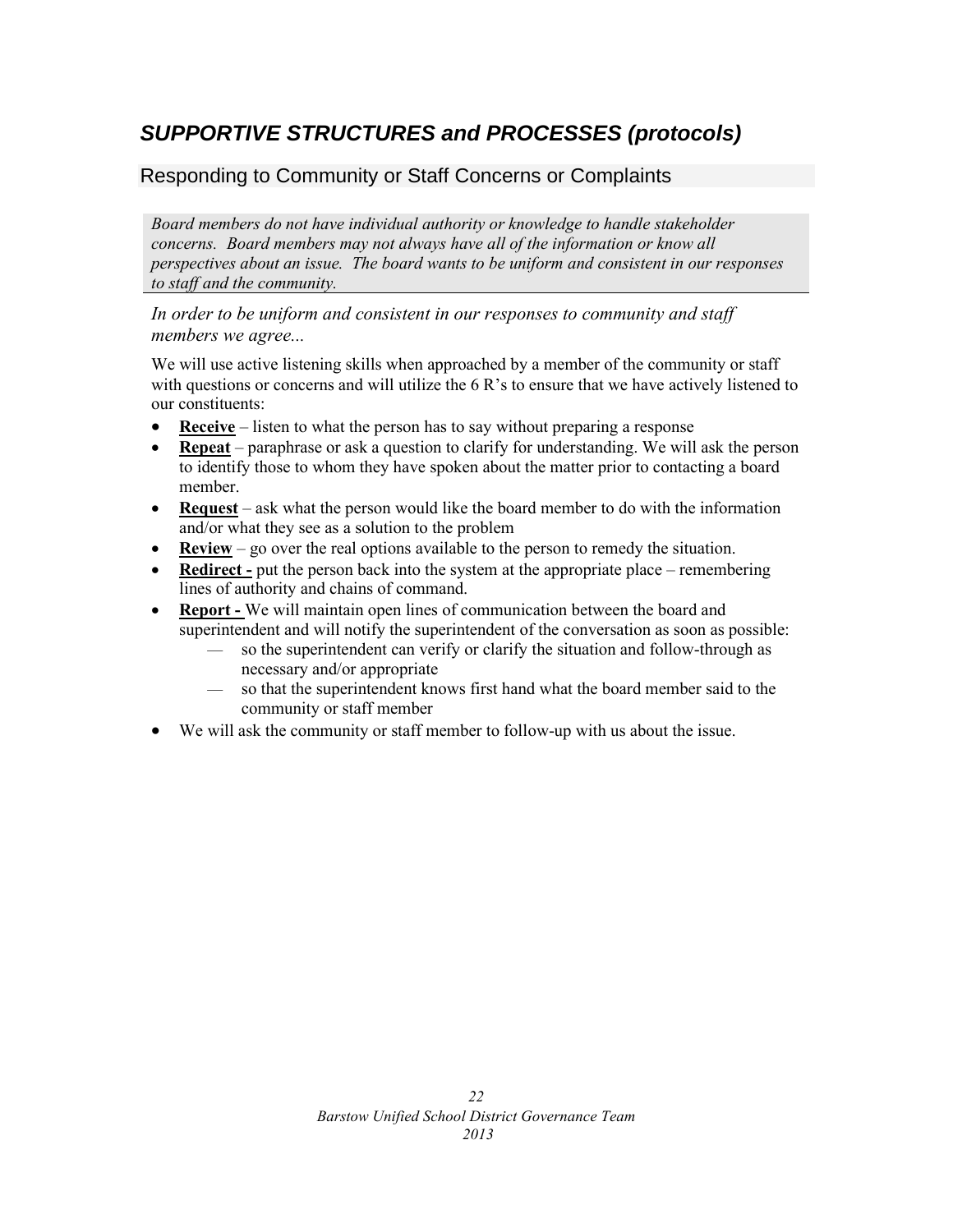### Protocol for Asking Questions or Obtaining Additional Information on Board Meeting Agenda Items

*Board members should be fully prepared and have the information necessary to make responsible decisions at board meetings. Neither members of the staff nor members of the governance team should be "put on the spot:" during board meetings. It's important for members of the governance team to be respectful of staff expertise and time. The board and staff need to be able to exhibit competence at board meetings in order to develop confidence within the community.* 

#### In order to be respectful of staff expertise and time, and to have efficient, productive *board meetings, we agree*

- All board member questions or requests for additional information on board meeting agenda items will be made through the superintendent or the appropriate district office administrator.
- We will think strategically about the questions we need to have answered on board meeting agenda items and will call ahead in a timely manner so that staff has time to prepare a response.
- At times, Board Members may ask questions during the Board Meeting that have already been answered by staff so that the answer becomes part of the public record and can clarify an issue for the public
- The superintendent, or designee, will respond to questions or provide additional information as appropriate, taking into consideration the effective and efficient use of staff time.
- Any written responses or materials provided to one board member will be shared with all board members.
- If in the opinion of the superintendent, the request requires an excessive amount of staff time to complete, the superintendent may refer the request to a Board Meeting for consideration by the entire Board.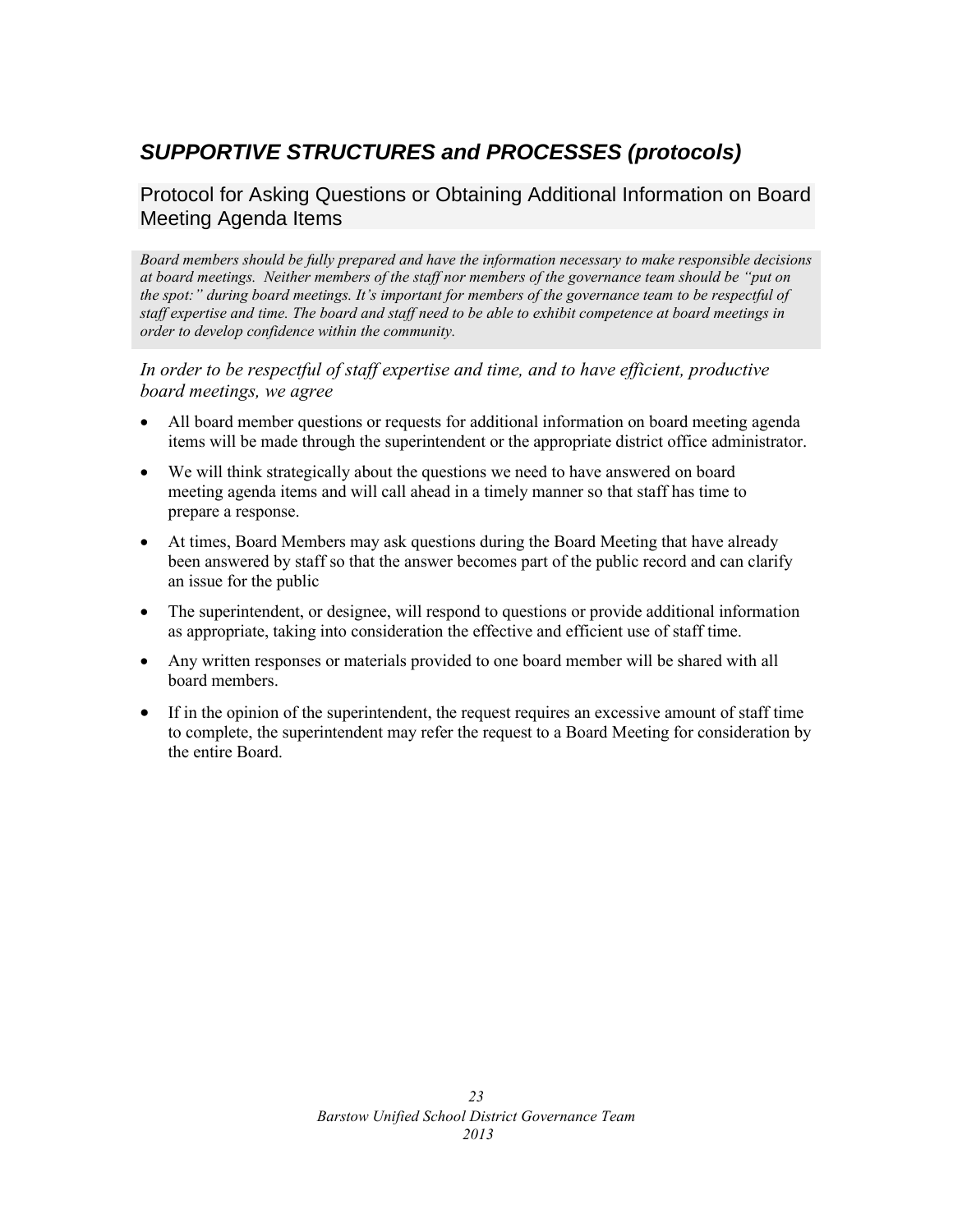### Board Member Reports During Board Meetings

*Board members should have the opportunity to let the community and other board members know what they have been doing. District staff, students and community members who may be attending a board meeting ought to observe a focused, professional meeting that concludes at a reasonable time.* 

*In order to conduct focused, professional board meetings, board reports must not take too much time and detract from the board's ability to conduct district business. Therefore we agree:*

- To correspond with the time allotted to public comments, each board member will have three minutes to provide his/her board report.
- Future agenda items will be brought up at the end of the agenda during the "Future" Agenda Items" section.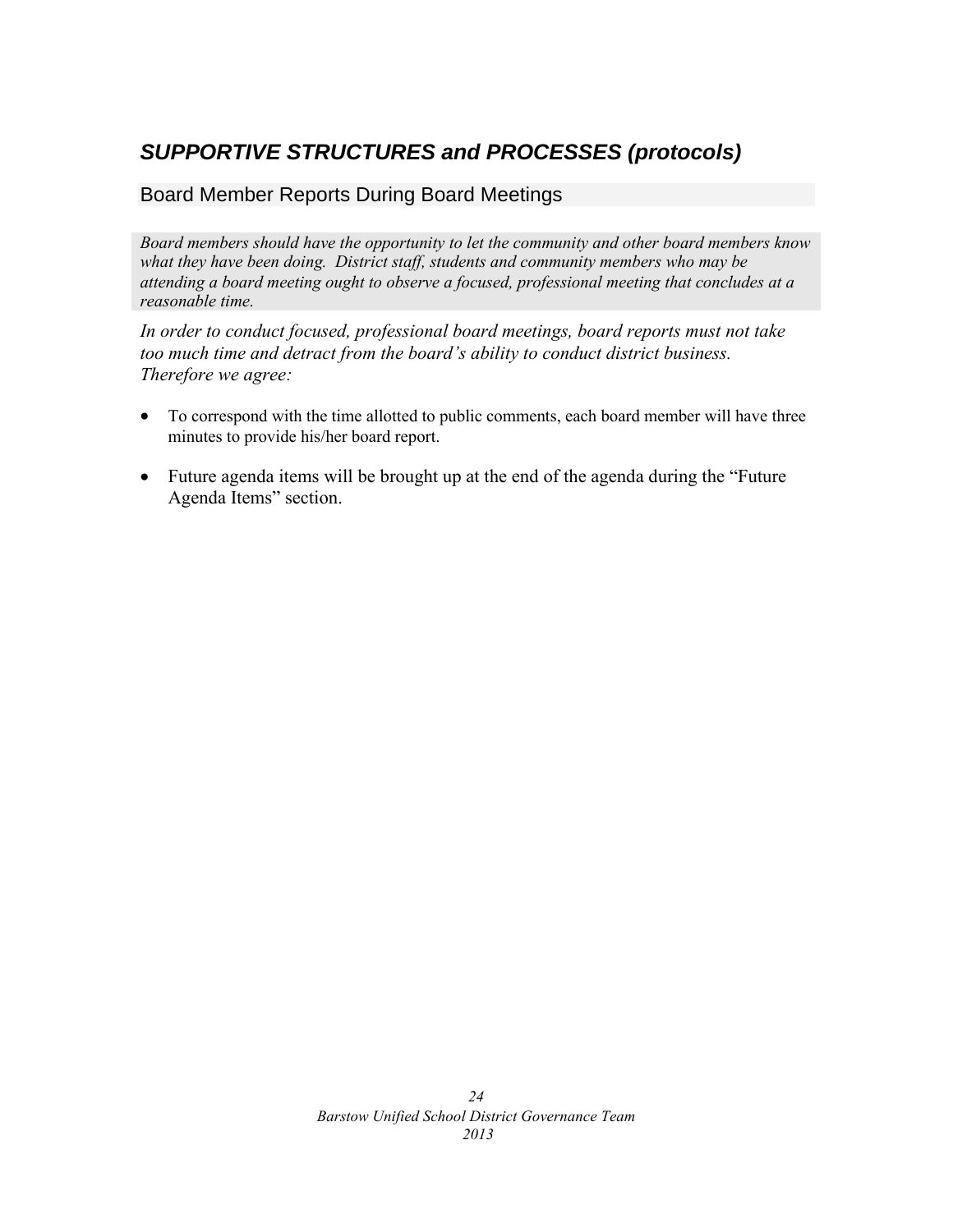### Resolving Board Member Violations of District Policy, Board Bylaws or Governance Team Agreements

*It is important that board members are seen as competent, professional leaders for the district. We have worked together to develop agreements about how we will govern the district and have the opportunity to review and revise them at any time. A culture of no surprised is important so that all members of the governance team are able to effectively carry out our responsibilities and provide community leadership. Our agreements enable us to operate in a consistent manner within the district and out in the community. Developing a respectful environment within the district begins with the tone that is set by the members of the governance team. A positive district culture:*

- *Requires the personal and collective responsibility of governance team members;*
- *Builds confidence among members of the team, allows the group to work as a team, and sets the team up for success; and*
- *Establishes trust between and among members of the team and disclaims favoritism*

*In order to be competent, professional leaders for the district we agree:*

- Governance team agreements will be formally reviewed once each year. If there is a disagreement about a norm or protocol at a time other than the formal review, the person with the concern should approach the board president with the issue.
- The board president will consult with the superintendent to determine the best way to resolve the situation, and will notify the entire board of how the issue will be handled.
- Disputed governance team agreements will be reviewed by the whole governance team for clarity and to ensure common understanding of agreed upon principles.
- If there is a violation regarding a District Policy or Board Bylaw, the policy or bylaw will be provided to the offending member so s/he can understand the situation and take appropriate corrective action.
- If possible to do so, we will attempt to clarify conflicts or disagreements about District Policy, Board Bylaws or norms and protocols through a whole group discussion of the situation.
- If a board member consistently violates District Policy, Board Bylaws or Governance Team Agreements, the board president will speak to the individual.
- If the behavior continues, the board president will bring the issue up with the entire board. The board may suggest training for the individual in order to clarify legally defined, expected, and appropriate behavior.
- The board may decide to censure an offending individual as a last resort.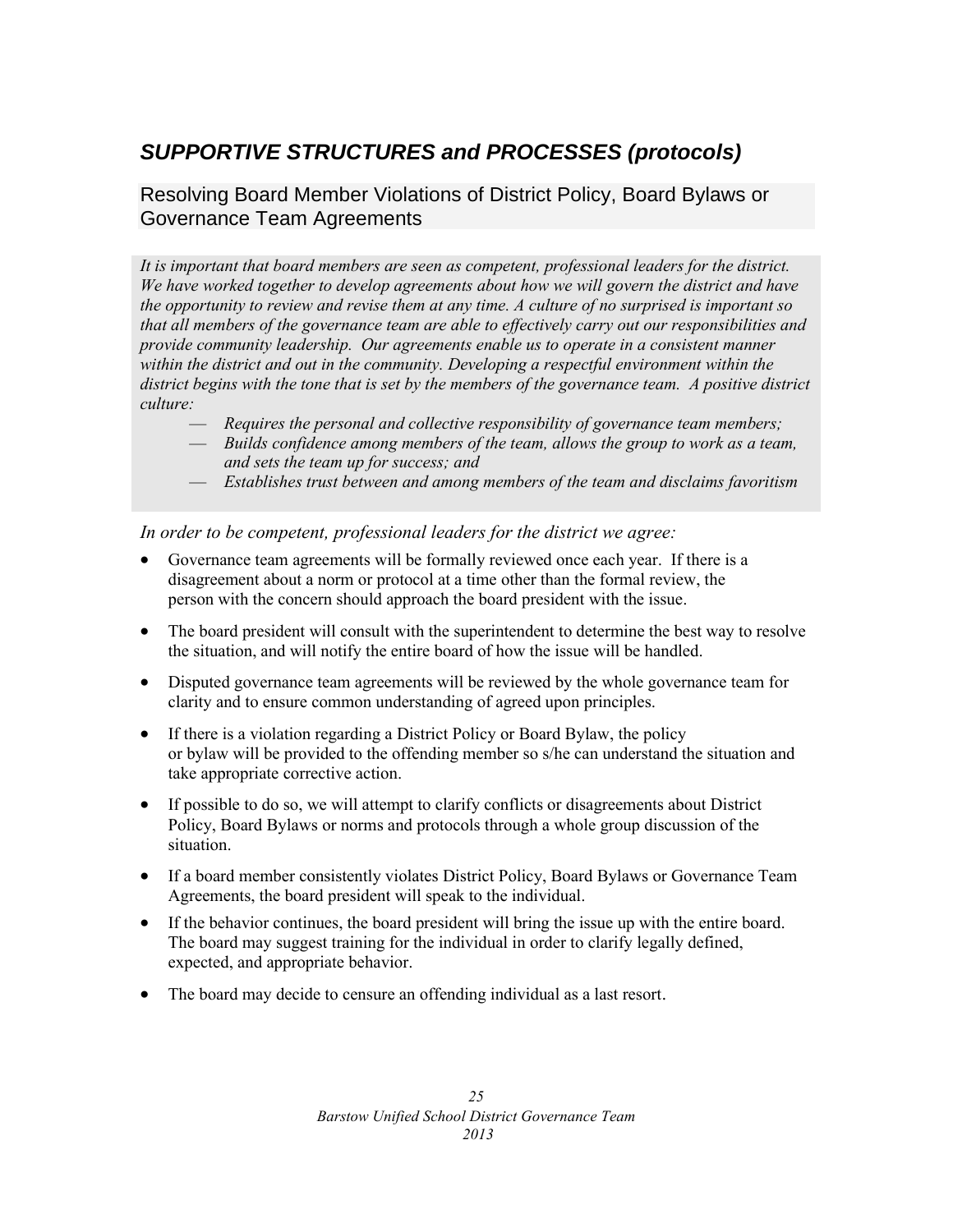### **APPENDIX A** *(added March 2011)*

## Working Styles – Strengths We Each Bring to the Table

| <u>A – Analyticals</u><br>$(Ist-Ace, Mary, Susan)$ $(2nd-Ben, Julie)$                                                                                                                                                                                                                                                                                                                                             | <u>B – Drivers</u><br>$(I^{st}-Julie)$ (2 <sup>nd</sup> –Ben, Ray, Susan)                                                                                                                                                                                                                                            |
|-------------------------------------------------------------------------------------------------------------------------------------------------------------------------------------------------------------------------------------------------------------------------------------------------------------------------------------------------------------------------------------------------------------------|----------------------------------------------------------------------------------------------------------------------------------------------------------------------------------------------------------------------------------------------------------------------------------------------------------------------|
| Data driven<br>Need information<br>Methodical - Thorough<br>Good Problem Solvers<br>Like Structure<br>$\bullet$<br>Move slowly<br><b>Task Oriented</b><br>Good Problem Solving Skills                                                                                                                                                                                                                             | Get things done<br>Charismatic leaders<br>$\bullet$<br>Focused<br>$\bullet$<br>Motivate others<br>Self-motivated – "driven"<br>$\bullet$<br>Good administrative skills<br>Firm actions and decisions<br>$\bullet$<br>Bring a sense of urgency                                                                        |
| $C - Amiables$<br>$(I^{st}-Ace, Ben, Ray)$ $(2^{nd}-Susan)$<br><b>Team Builders</b><br>Good Personal Relationships with Others<br>$\bullet$<br>Want "buy-in" from other people<br>$\bullet$<br>Good Counseling Skills<br>Foster Relationships-Build Trust<br>$\bullet$<br>Caring and Inclusive – Want to Belong<br>Good listeners<br>Dislike Conflict<br>People and Feelings focused<br>Want Everyone to be Happy | <u>D – Expressives</u><br>$(I^{st}-Acc, Mary, Ray, Ben)$ $(2^{nd}-Susan)$<br>Spontaneous<br>Good persuasive skills<br>Visionaries<br>Out of the box thinkers<br>$\bullet$<br>Have lots of ideas<br>$\bullet$<br>Inclusive<br>$\bullet$<br>Like working with others<br>Fun lovers<br>$\bullet$<br>See the big picture |

In the discussion about the different working styles, members of the team agreed that it is important to have all four styles represented on the Governance Team. Team members also recognized that this team is fairly well balanced, and will have to make specific effort to ensure that the positive traits brought to the table by all four styles are embraced when carrying out governance responsibilities.

The Governance Team also agreed that the strengths each working style brings to the table can become challenges for other team members and district staff if they are carried to excess.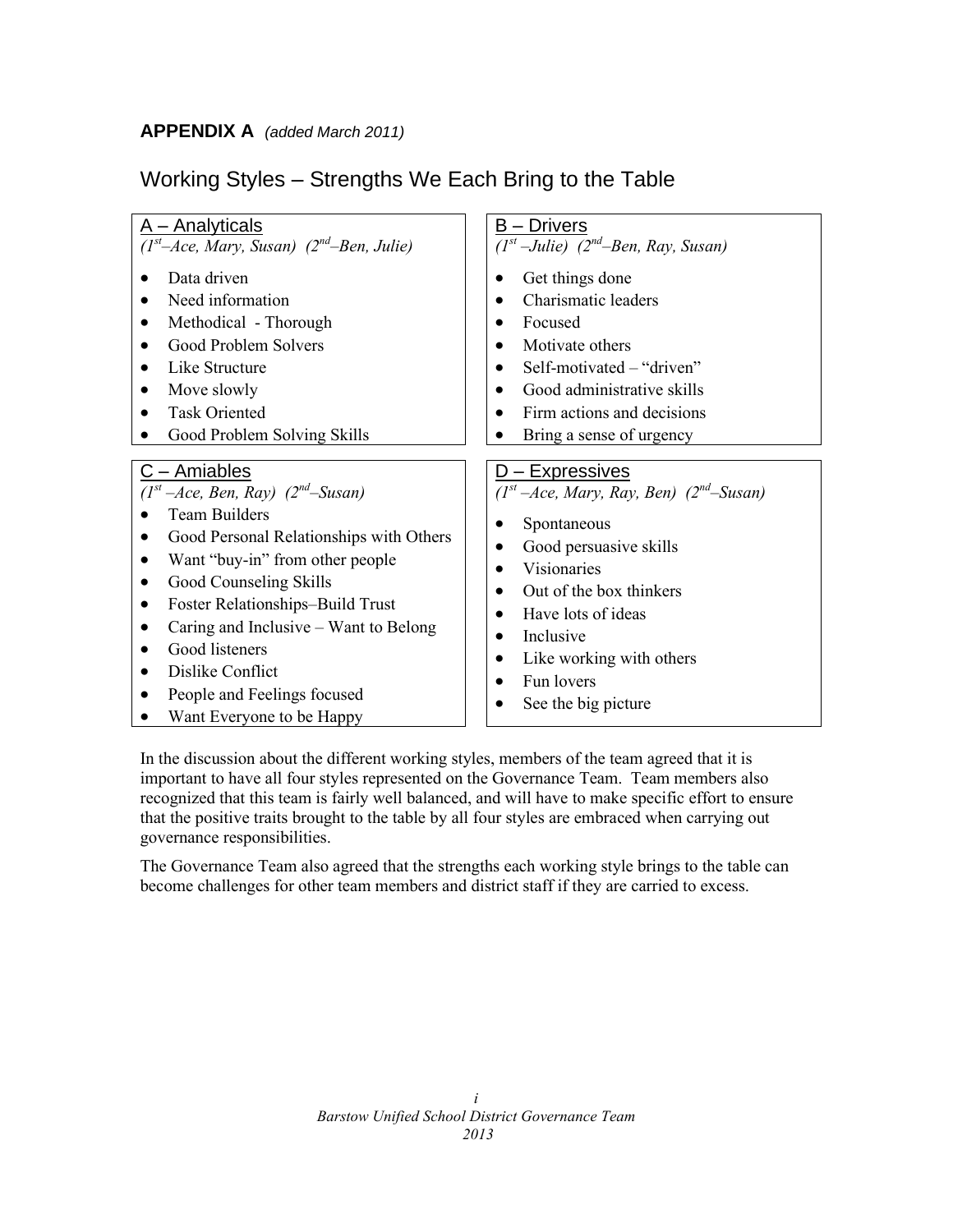#### **APPENDIX B** *(added March 2011)*

### Building and Sustaining Trust

### Components of Trust (from At The Speed of Trust by Stephen M. R. Covey)

"Trust is a function of two things: *character* and *competence*. *Character* includes your integrity, your motive, your intent with people. *Competence* includes your capabilities, your skills, your results, your track record. And both are vital."

*The lists below were generated during the March 12 workshop by members of the Governance Team.*

| Having <i>character</i> means demonstrating |               |                               |
|---------------------------------------------|---------------|-------------------------------|
| Honesty                                     | Consistency   | <b>Transparent Motivation</b> |
| Positive Work Ethic                         | Reliability   | Credibility                   |
| Integrity                                   | Dependability | <b>Keeping Commitments</b>    |
| Being competent means demonstrating         |               |                               |
| Being Knowledgeable                         | Having Skills | Ability to Carry Things Out   |
| Meeting Measurable Standards                | Experience    | Earning "Credentials"         |

### Four Cores of Credibility

(from At The Speed of Trust by Stephen M. R. Covey)

*Below are quotes from the book At The Speed of Trust that describe the 4 Cores of Credibility. The 4 Cores were discussed briefly during the workshop on March 12.*

"The first two cores deal with character; the second two with competence."

#### Core 1: Integrity:

"...integrity includes honesty–telling the truth and leaving the right impression."

#### Core 2: Congruence:

"People who are congruent act in harmony with their deepest values and beliefs. They walk their talk. ... The voice they listen and respond to is the quiet voice of conscience."

#### Core 3: Humility:

"A humble person is more concerned about *what* is right than about *being* right, about *acting* on good ideas than *having* the ideas*,* about *embracing* new truths than *defending* outdated positions, about *building the team* than *exalting self*, about *recognizing contributions* than *being recognized*  for making it."

#### Core 4: Courage

"Integrity...includes the courage to do the right thing–even when it's hard."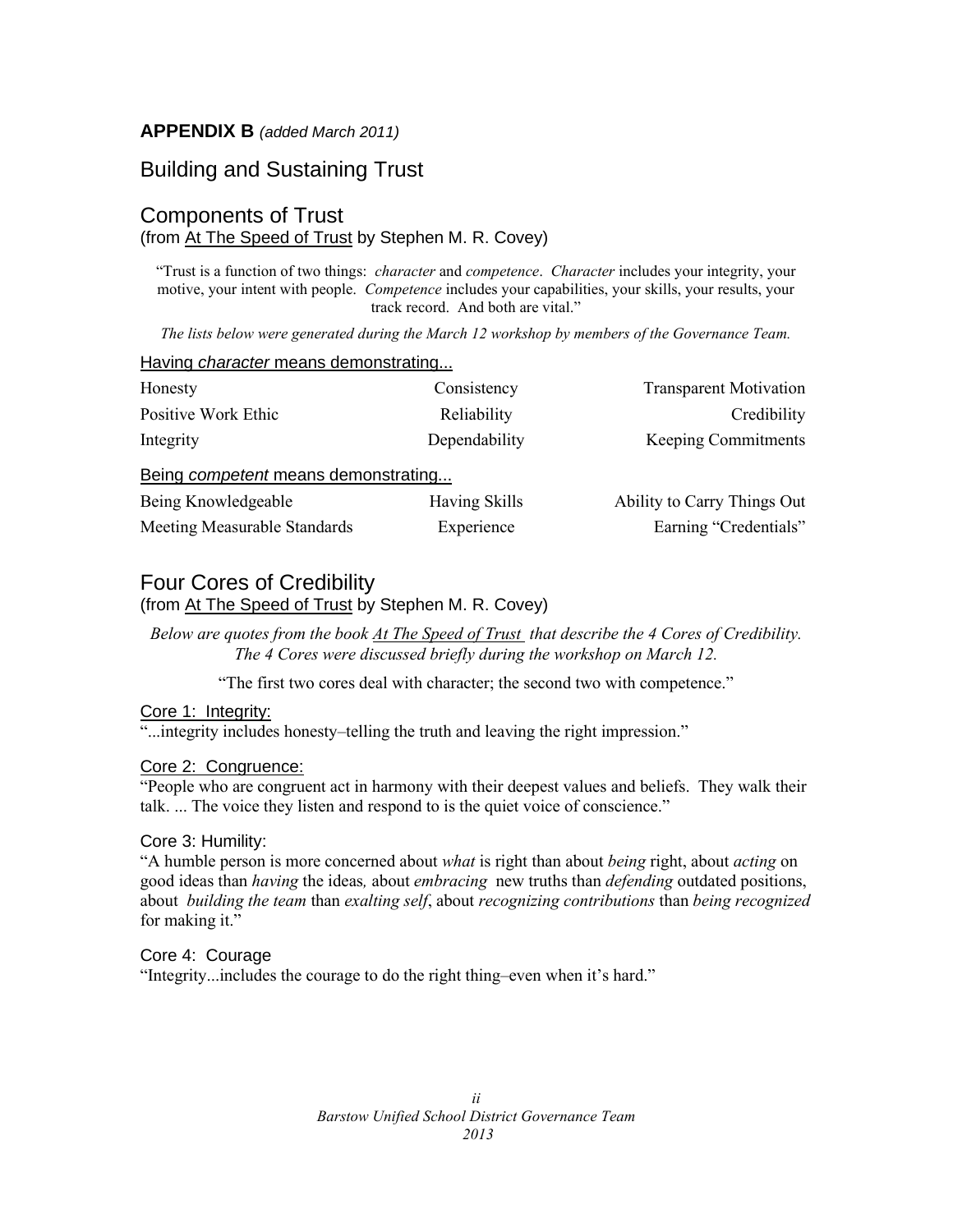#### **APPENDIX B** *(added March 2011)*

### Building and Sustaining Trust

#### Thirteen Behaviors of High Trust Leaders (from At The Speed of Trust by Stephen M. R. Covey)

*(The following reflects a beginning conversation during the March 12, 2011 Governance Workshop. Comments in italics are from members of the team to describe their thoughts on each of the behaviors. The conversation was not completed for all of behaviors.)*

#### Talk Straight

*Telling the truth – not misleading – not speaking with a "forked tongue"*

#### Demonstrate Respect

*Treating people the way you would want to be treated – with words, body language and voice tone*

#### Create Transparency *Be clear and direct – put your cards on the table*

Right Wrongs *Clear up misunderstandings –be willing to apologize*

#### Show Loyalty

*Be loyal to the district and to our purpose / agree to disagree / support decisions of the board*

#### **Deliver Results**

*Get the job done – "keep your eye on the prize" Keep the main thing the main thing!*

#### Get Better

Confront Reality

Clarify Expectations

Practice Accountability

Listen First

#### Keep Commitments

**Extend Trust**